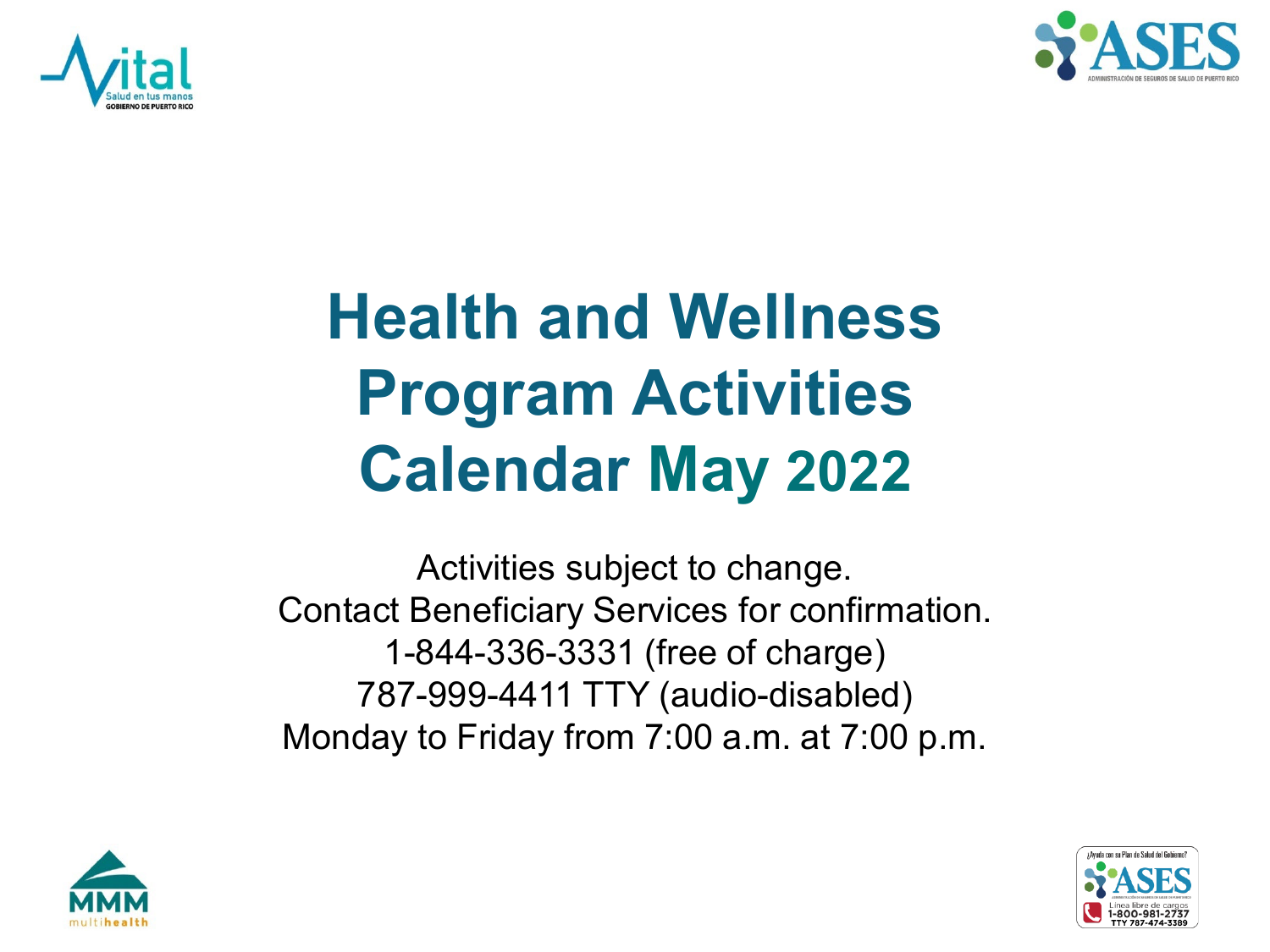



| <b>Evento</b>                                                    | <b>Fecha</b> | <b>Hora</b> | <b>Lugar</b>                                                                                                                                        | <b>Descripción</b>          |
|------------------------------------------------------------------|--------------|-------------|-----------------------------------------------------------------------------------------------------------------------------------------------------|-----------------------------|
| Importance of the Dental Exam/ Integrated Model                  | 5/2/2022     | 8:00AM      | 4309-Sanacoop B-7 Calle Santa Cruz Educational Activity<br>Bayamón, PR                                                                              |                             |
| Attention Deficit Disorder and Hyperactivity/Integrated<br>Model | 5/2/2022     | 8:30AM      | Cima Menonita Aibonito Calle<br>Sargento Gerardo Santiago Núm. 15<br>Int. Carr 14 (entrando por el cuartel<br>de la policía estatal) Aibonito, P.R. | <b>Educational Activity</b> |
| Living with anxiety/ Integrated Model                            | 5/2/2022     | 8:30AM      | 8809- Southern Health Care Group<br>Inc. Calle 3 #80 Sur (Detras del<br>Correo Postal) Southern Medical<br>Plaza Guayama, P.R.                      | <b>Educational Activity</b> |
| Take Control of your Depression/ Integrated Model                | 5/2/2022     | 9:00AM      | Hospital UPR Dr. Federico Trilla (<br>Lobby Clínicas Ambulatorias)<br>Carretera 3 Km 8.3 Ave 65 Infanteria<br>Carolina, Puerto Rico                 | <b>Educational Activity</b> |
| Importance of Prenatal Care/Integrated Model                     | 5/2/2022     | 9:00AM      | Dra. Carlene Cadiz Fuentes (OBGYN) Educational Activity<br>Entrada Al Hospital Menonita<br>Aibonito, P.R.                                           |                             |



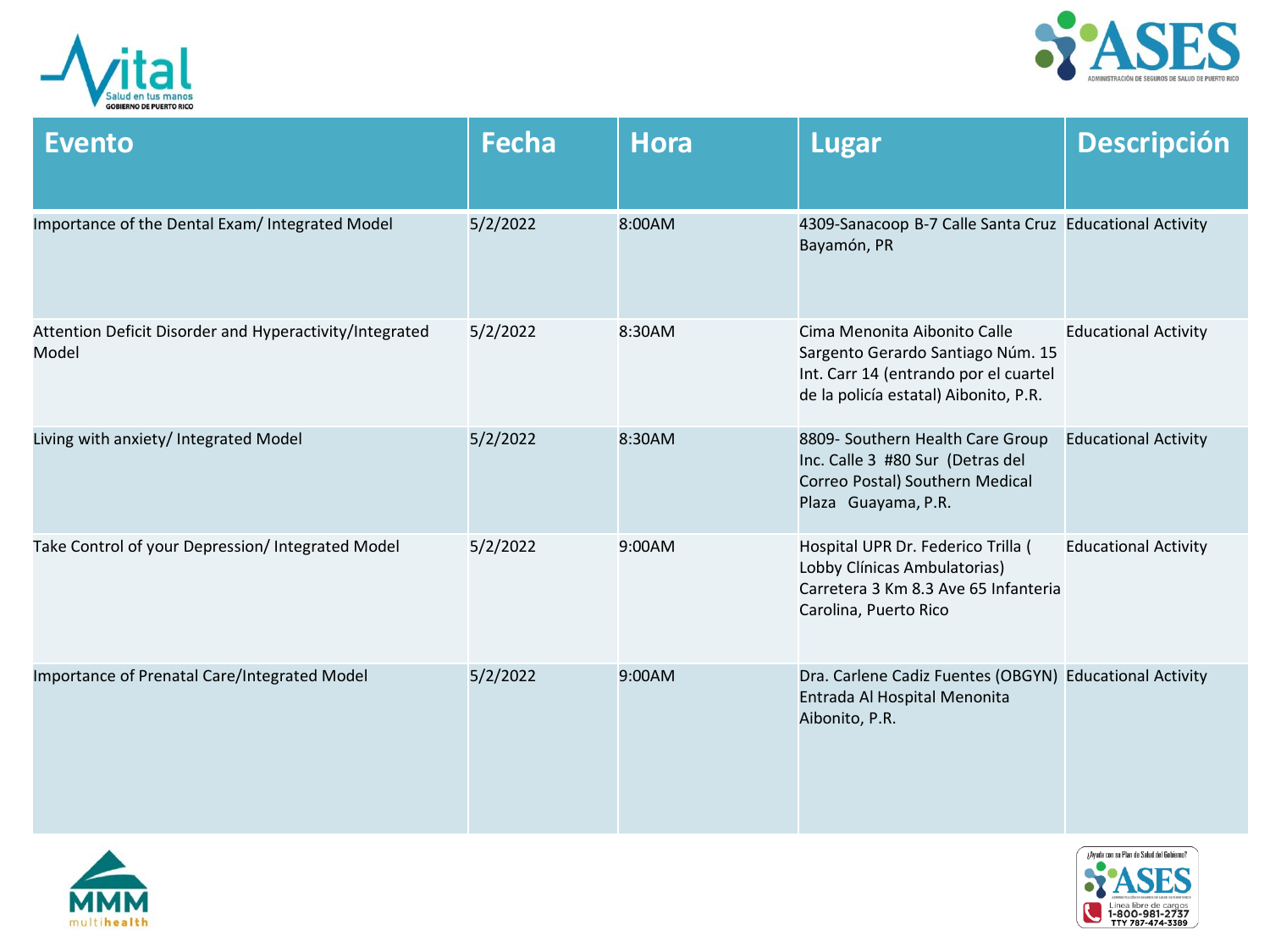



| <b>Evento</b>                                                            | <b>Fecha</b> | <b>Hora</b> | <b>Lugar</b>                                                                                                                   | <b>Descripción</b>          |
|--------------------------------------------------------------------------|--------------|-------------|--------------------------------------------------------------------------------------------------------------------------------|-----------------------------|
| <b>Gestational Diabetes</b>                                              | 5/2/2022     | 9:00AM      | Dr. Martínez Campos (OBGYN) 5<br>Hostos Juana Diaz, P.R.                                                                       | <b>Educational Activity</b> |
| Attention women!/ Integrated Model                                       | 5/2/2022     | 9:00AM      | 4309-Sanacoop B-7 Calle Santa Cruz Educational Activity<br>Bayamón, PR                                                         |                             |
| Good Food And Exercise Make You A Superhero/Integrated 5/2/2022<br>Model |              | 9:00AM      | 0008- ACO DEL NORTE CDT Villas Los Educational Activity<br>Santos Villa Los Santos Calle 16 V-1<br>Arecibo, PR                 |                             |
| Managing Emotions / Integrated Model                                     | 5/2/2022     | 9:30AM      | 0008- ACO DEL NORTE CDT Villas Los Educational Activity<br>Santos Villa Los Santos Calle 16 V-1<br>Arecibo, PR                 |                             |
| Information Table (Different Health Issues)                              | 5/2/2022     | 9:30AM      | 8809- Southern Health Care Group<br>Inc. Calle 3 #80 Sur (Detras del<br>Correo Postal) Southern Medical<br>Plaza Guayama, P.R. | <b>Informative Table</b>    |



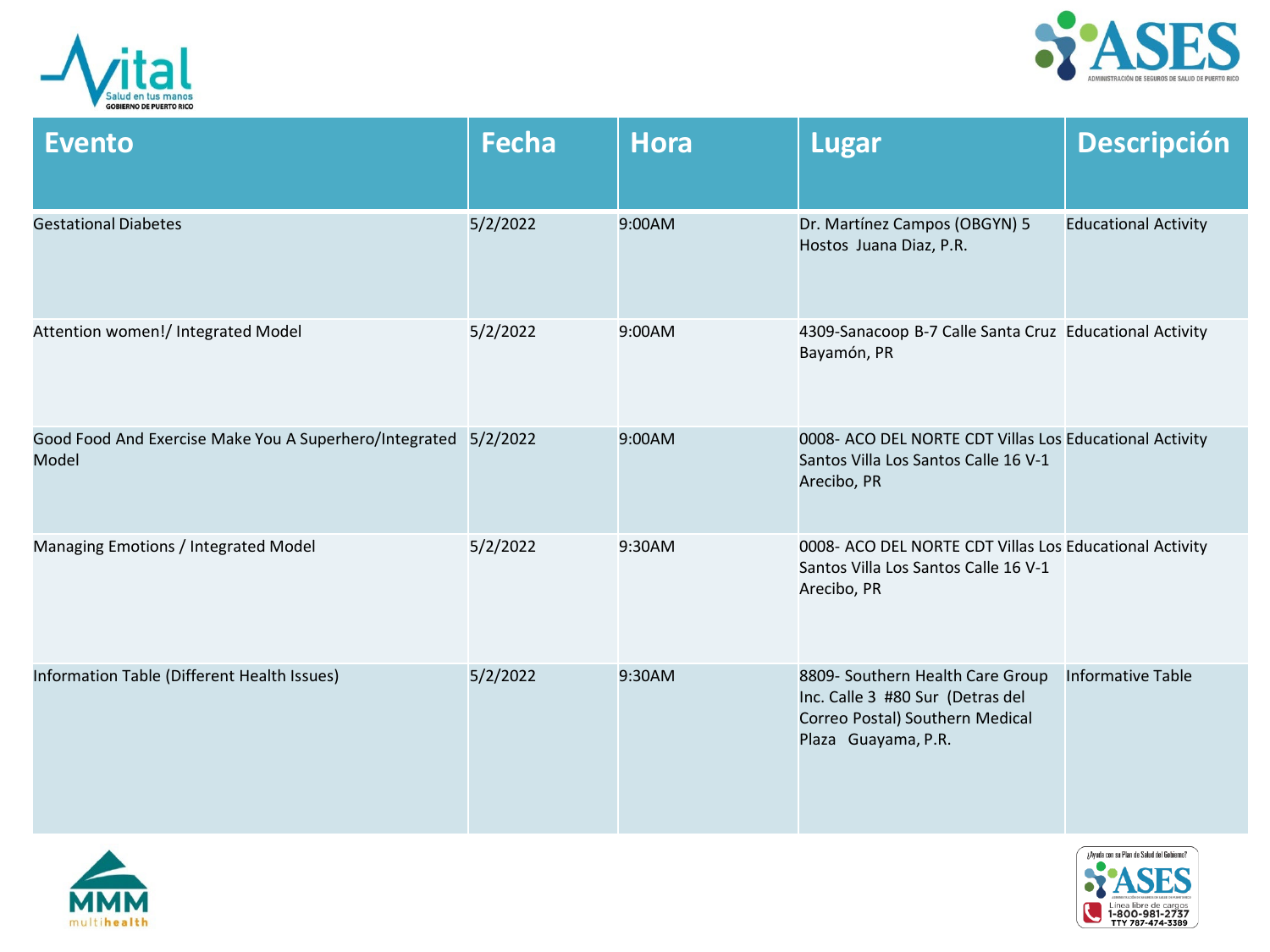



| <b>Evento</b>                                                              | <b>Fecha</b> | <b>Hora</b> | <b>Lugar</b>                                                                                                                        | <b>Descripción</b>          |
|----------------------------------------------------------------------------|--------------|-------------|-------------------------------------------------------------------------------------------------------------------------------------|-----------------------------|
| Take Control of your Depression/ Integrated Model                          | 5/2/2022     | 10:00AM     | Hospital UPR Dr. Federico Trilla (<br>Lobby Clínicas Ambulatorias)<br>Carretera 3 Km 8.3 Ave 65 Infanteria<br>Carolina, Puerto Rico | <b>Educational Activity</b> |
| Keep Healthy in 7 Steps/ Integrated Model                                  | 5/2/2022     | 10:00AM     | 0008- ACO DEL NORTE CDT Villas Los Educational Activity<br>Santos Villa Los Santos Calle 16 V-1<br>Arecibo, PR                      |                             |
| Informative Table with Different Health Topics and Hepatitis 5/2/2022<br>C |              | 10:00AM     | 4309-Sanacoop B-7 Calle Santa Cruz Informative Table<br>Bayamón, PR                                                                 |                             |
| With Good Nutrition You'll Feel Much Better / Integrated<br>Model          | 5/2/2022     | 11:00AM     | 0008- ACO DEL NORTE CDT Villas Los Educational Activity<br>Santos Villa Los Santos Calle 16 V-1<br>Arecibo, PR                      |                             |
| Informative Table with Different Health Topics and Hepatitis 5/2/2022<br>C |              | 11:30AM     | 0008- ACO DEL NORTE CDT Villas Los Informative Table<br>Santos Villa Los Santos Calle 16 V-1<br>Arecibo, PR                         |                             |



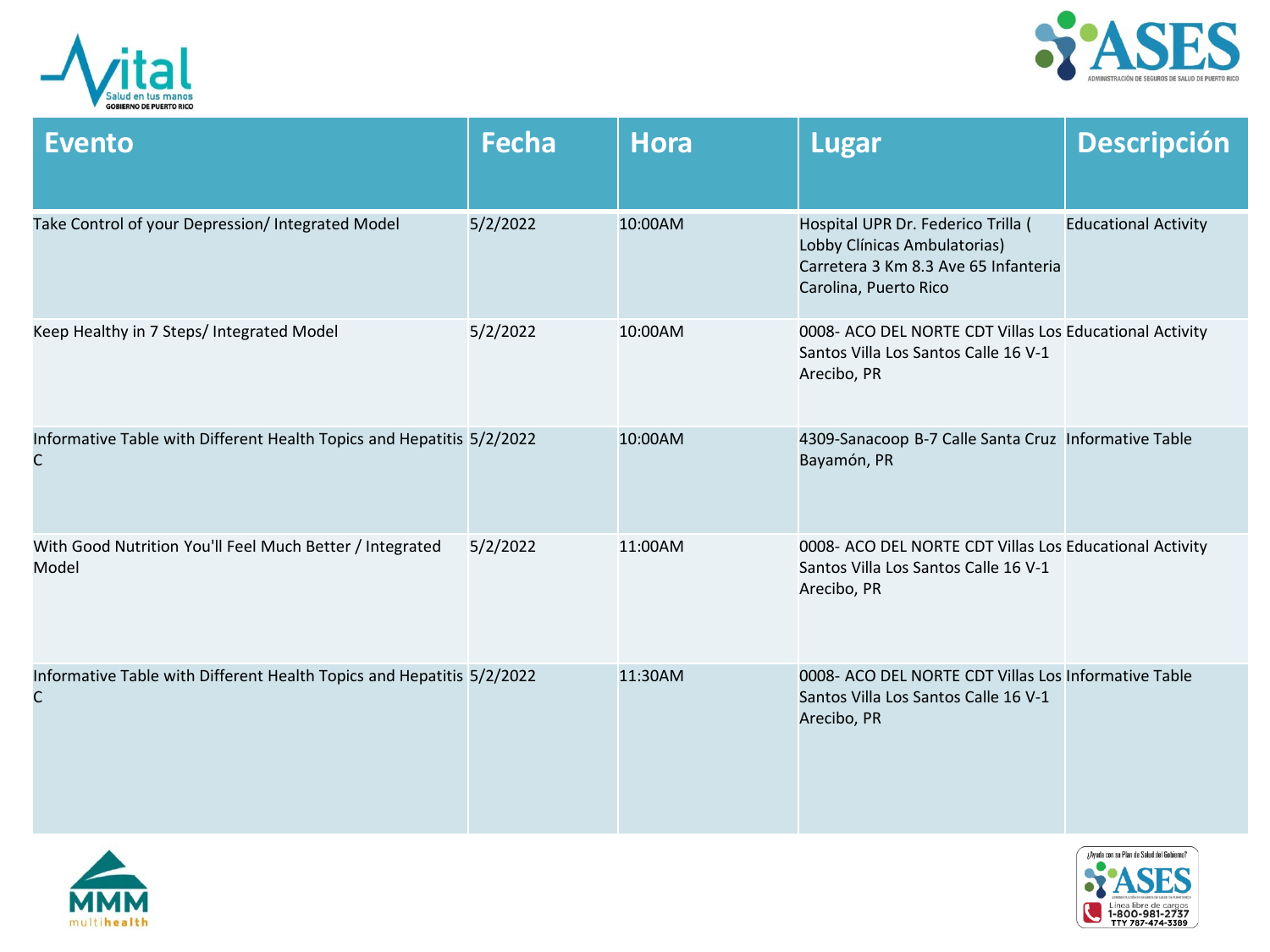



| <b>Evento</b>                                   | <b>Fecha</b> | <b>Hora</b> | <b>Lugar</b>                                                                                              | <b>Descripción</b>          |
|-------------------------------------------------|--------------|-------------|-----------------------------------------------------------------------------------------------------------|-----------------------------|
| Importance of the Dental Exam/ Integrated Model | 5/3/2022     | 8:00AM      | 4309-Community Health Fundation<br>Dr. Eduardo González Marginal<br>Santa Cruz C-17 Bayamón, P.R.         | <b>Educational Activity</b> |
| Information Table (Different Health Issues)     | 5/3/2022     | 8:30AM      | 8809- Southern Health Care Group<br>Inc. Calle Monserrate Num 30<br>Salinas, P.R.                         | <b>Informative Table</b>    |
| Hepatitis C/ Integrated Model                   | 5/3/2022     | 8:30AM      | Cima Menonita Orocovis State Road Educational Activity<br>Hospital #15 Orocovis, P.R.                     |                             |
| What is Diabetes?/ Integrated Model             | 5/3/2022     | 8:30AM      | 1101/7620-NEOMED Center Urb.<br>Lago Alto Calle Carite #130 Trujillo<br>Alto, Puerto Rico                 | <b>Educational Activity</b> |
| Birth Attendance Law/Integrated model           | 5/3/2022     | 9:00AM      | Dra. Carlene Cadiz Fuentes (OBGYN) Educational Activity<br>Entrada Al Hospital Menonita<br>Aibonito, P.R. |                             |



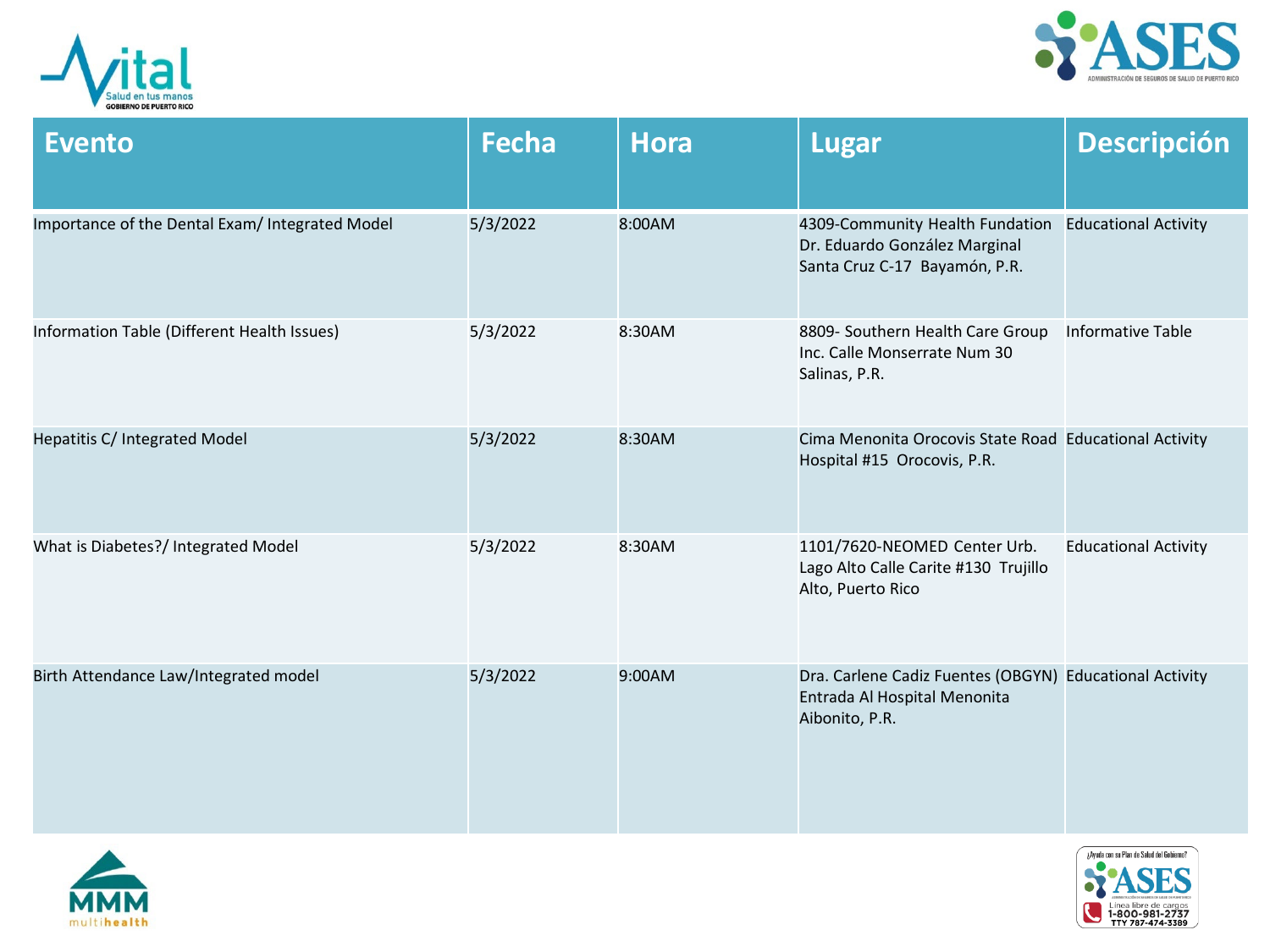



| <b>Evento</b>                                                              | <b>Fecha</b> | <b>Hora</b> | <b>Lugar</b>                                                                                             | <b>Descripción</b>          |
|----------------------------------------------------------------------------|--------------|-------------|----------------------------------------------------------------------------------------------------------|-----------------------------|
| Know what asthma is and take control/ Integrated Model                     | 5/3/2022     | 9:00AM      | 4309-Community Health Fundation<br>Dr. Eduardo González Marginal<br>Santa Cruz C-17 Bayamón, P.R.        | <b>Educational Activity</b> |
| Informative Table with Different Health Topics and Hepatitis 5/3/2022<br>C |              | 9:00AM      | 0008-ACO DEL NORTE, LLC/ Dra.<br>Brenda Pérez Valentín Carr. 2 Km<br>94.1 Bo. Membrillo Camuy, P.R.      | <b>Informative Table</b>    |
| Birth Attendance Law/Integrated model                                      | 5/3/2022     | 9:00AM      | Clínicas MIC (OBGYN) Recinto<br>Ciencias Médicas San Juan, P.R.                                          | <b>Educational Activity</b> |
| Informative Table with Different Health Topics and Hepatitis 5/3/2022<br>C |              | 9:30AM      | 1101/7620-NEOMED Center Urb.<br>Lago Alto Calle Carite #130 Trujillo<br>Alto, Puerto Rico                | <b>Informative Table</b>    |
| <b>Gestational Diabetes</b>                                                | 5/3/2022     | 9:30AM      | Dr. Edward Hernández (OBGYN)<br>Hospital San Lucas Ave Albizu<br>Campos Urb La Hacienda Guayama,<br>P.R. | <b>Educational Activity</b> |



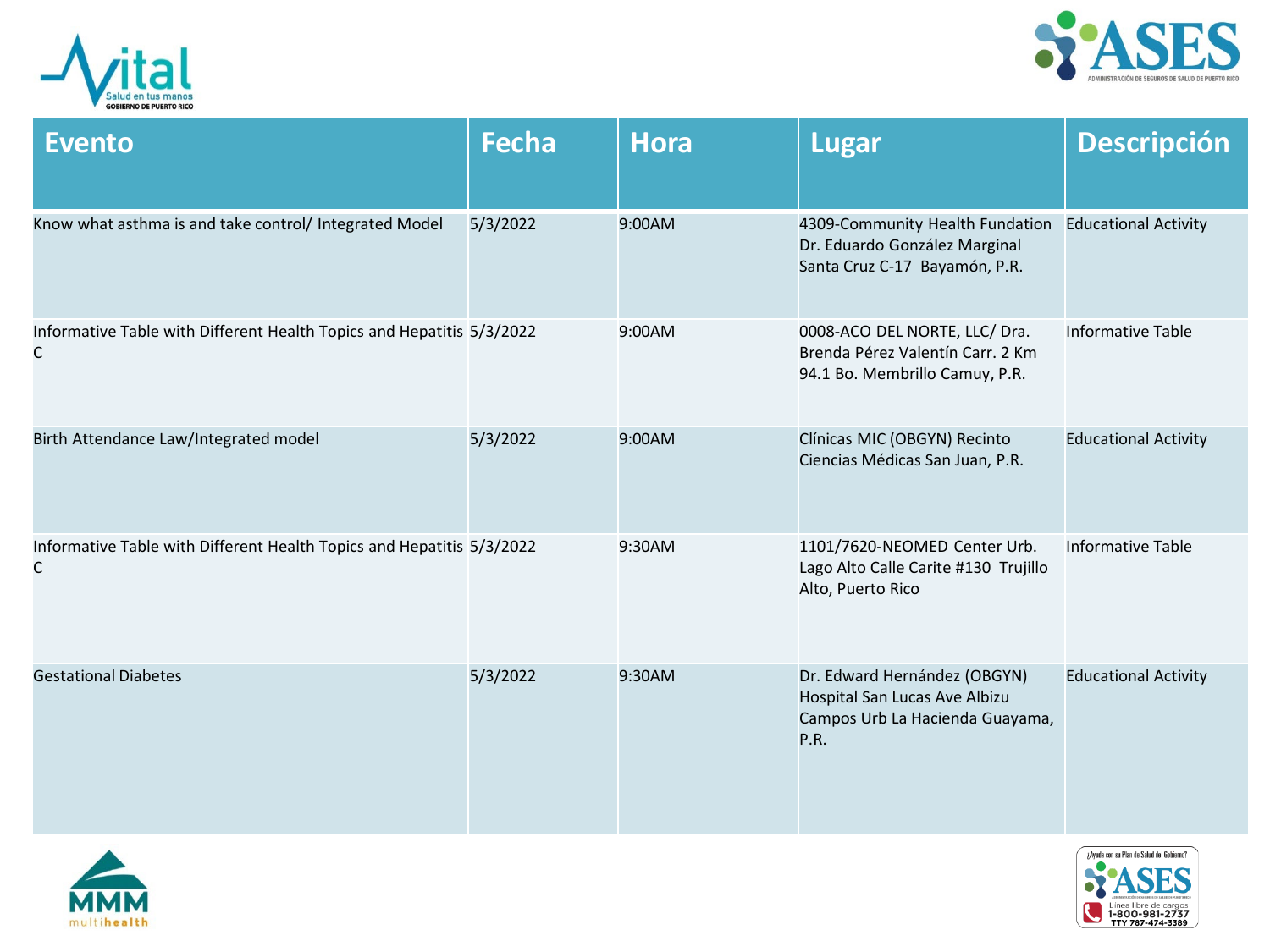



| <b>Evento</b>                                                              | <b>Fecha</b> | <b>Hora</b> | <b>Lugar</b>                                                                                                      | <b>Descripción</b>          |
|----------------------------------------------------------------------------|--------------|-------------|-------------------------------------------------------------------------------------------------------------------|-----------------------------|
| Information Table (Different Health Issues)                                | 5/3/2022     | 9:30AM      | Cima Menonita Orocovis State Road Informative Table<br>Hospital #15 Orocovis, P.R.                                |                             |
| Informative Table with Different Health Topics and Hepatitis 5/3/2022<br>C |              | 10:00AM     | 4309-Community Health Fundation<br>Dr. Eduardo González Marginal<br>Santa Cruz C-17 Bayamón, P.R.                 | <b>Informative Table</b>    |
| Hyperthension/ Integrated Model                                            | 5/4/2022     | 8:00AM      | 0043/0020-Centro de Medicina<br>Integral de Manatí URB FELIX<br>CORDOVA DAVILA BO COTTO 77<br>Manatí, PR          | <b>Educational Activity</b> |
| Information Table (Different Health Issues)                                | 5/4/2022     | 8:30AM      | 8809- Southern Health Care Group<br>Inc. Calle Monserrate Num 30<br>Salinas, P.R.                                 | <b>Informative Table</b>    |
| Information Table (Different Health Issues)                                | 5/4/2022     | 8:30AM      | Clínica Multidisciplinaria INSPIRA<br>Coamo Plaza Shopping Center Carr<br>150 Km 0.7 Bo. Ildefonso Coamo,<br>P.R. | <b>Informative Table</b>    |



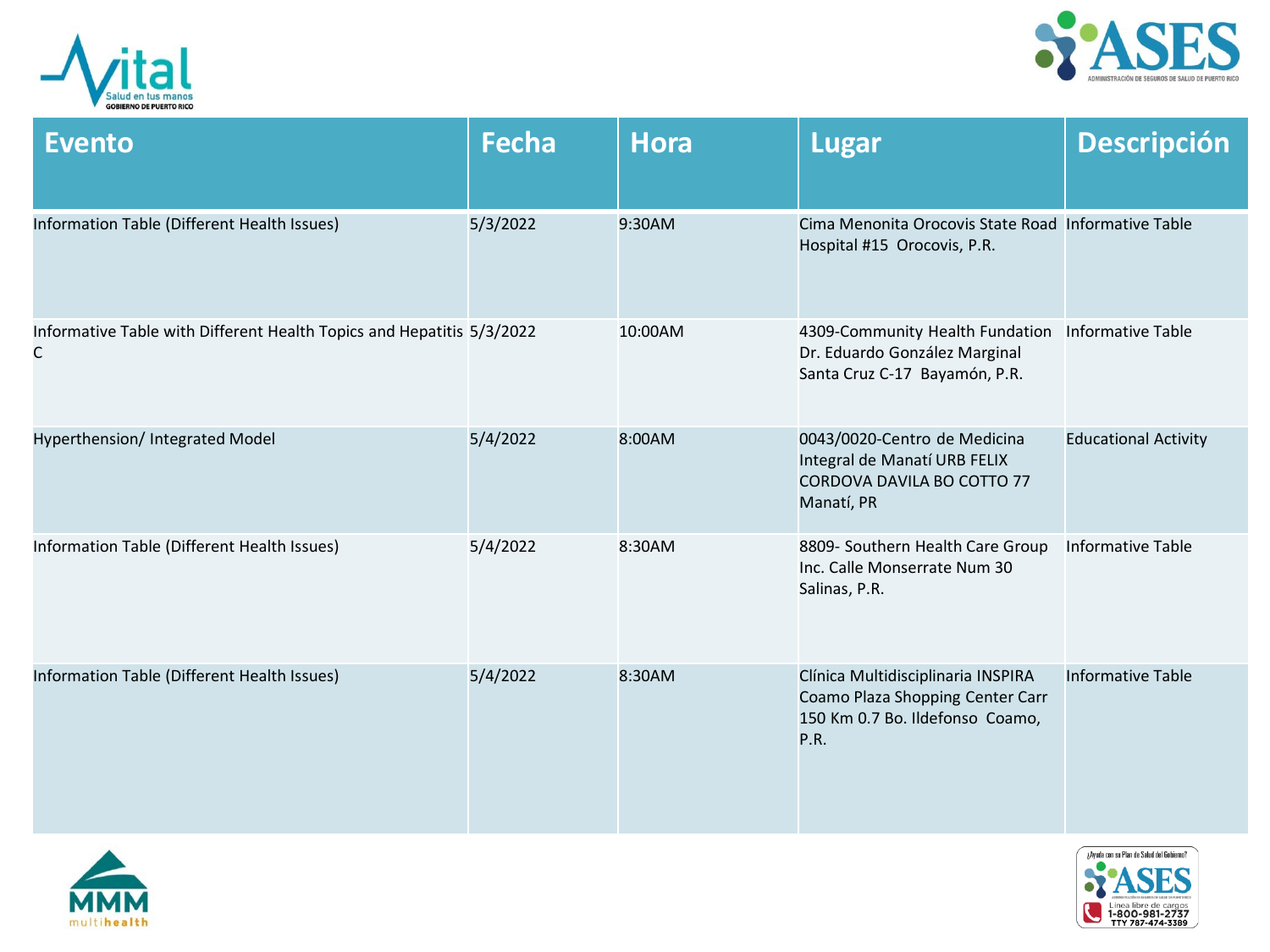



| <b>Evento</b>                                                              | <b>Fecha</b> | <b>Hora</b> | <b>Lugar</b>                                                                                                                                                            | <b>Descripción</b>          |
|----------------------------------------------------------------------------|--------------|-------------|-------------------------------------------------------------------------------------------------------------------------------------------------------------------------|-----------------------------|
| Hyperthension/ Integrated Model                                            | 5/4/2022     | 8:30AM      | Clínica Multidisciplinaria INSPIRA Río Educational Activity<br>Grande Las Flores Indutrial Park<br>Carr. 3 Km23.9 Al lado del Estadio<br>Ovidio De Jesús Río Grande, PR |                             |
| Birth Attendance Law/Integrated model                                      | 5/4/2022     | 9:00AM      | Dra. Carol Rivera (OBGYN) San<br>Cristóbal Ave. Torre San Cristóbal<br>Suite 307 Ponce, P.R. 00780                                                                      | <b>Educational Activity</b> |
| Living with anxiety/ Integrated Model                                      | 5/4/2022     | 9:00AM      | 0043/0020-Centro de Medicina<br>Integral de Manatí URB FELIX<br>CORDOVA DAVILA BO COTTO 77<br>Manatí, PR                                                                | <b>Educational Activity</b> |
| Informative Table with Different Health Topics and Hepatitis 5/4/2022<br>C |              | 9:30AM      | Clínica Multidisciplinaria INSPIRA Río Informative Table<br>Grande Las Flores Indutrial Park<br>Carr. 3 Km23.9 Al lado del Estadio<br>Ovidio De Jesús Río Grande, PR    |                             |
| Informative Table with Different Health Topics and Hepatitis 5/4/2022<br>C |              | 10:00AM     | 0043/0020-Centro de Medicina<br>Integral de Manatí URB FELIX<br>CORDOVA DAVILA BO COTTO 77<br>Manatí, PR                                                                | <b>Informative Table</b>    |



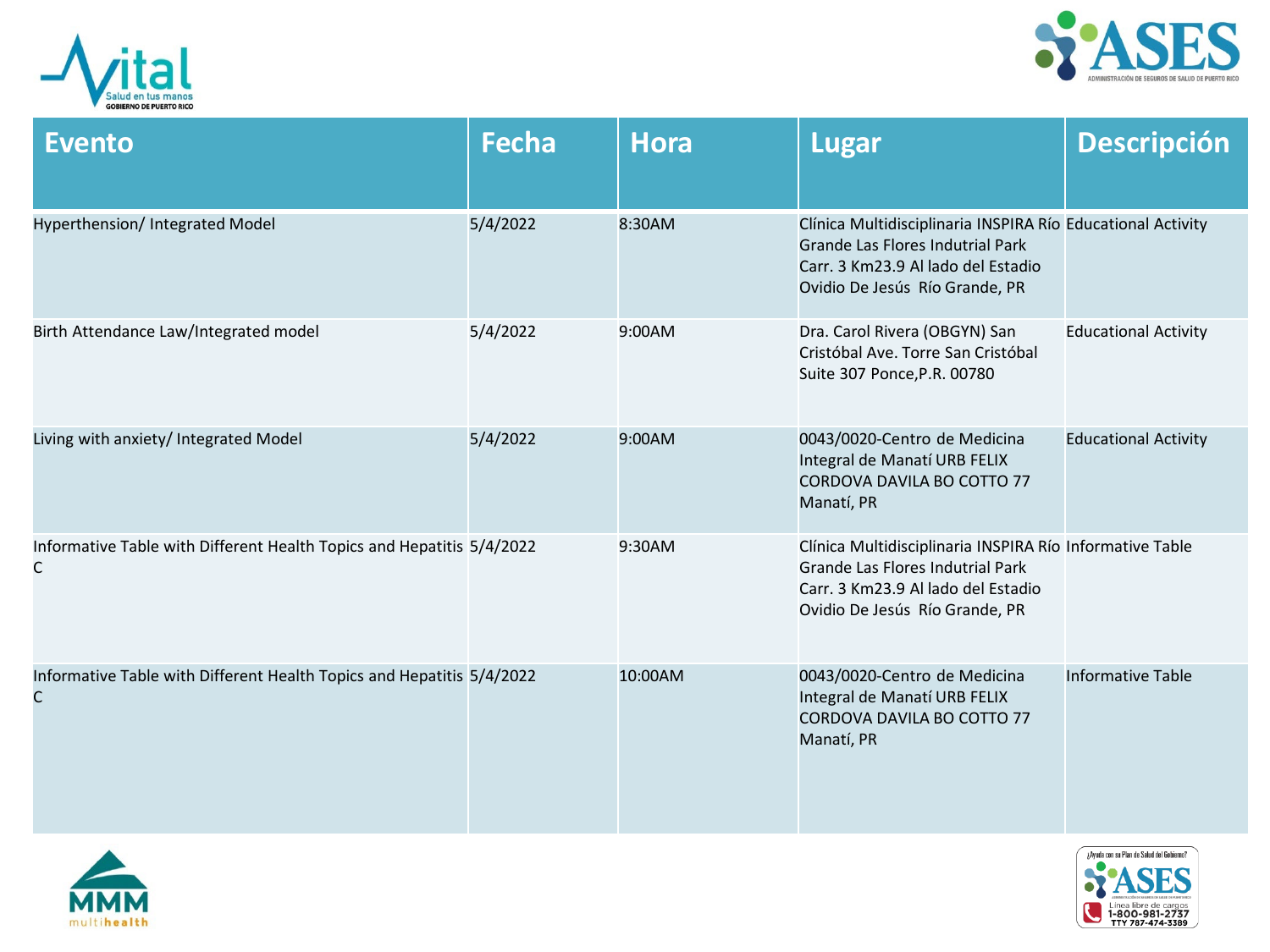



| <b>Evento</b>                                   | <b>Fecha</b> | <b>Hora</b> | <b>Lugar</b>                                                                                                                   | <b>Descripción</b>          |
|-------------------------------------------------|--------------|-------------|--------------------------------------------------------------------------------------------------------------------------------|-----------------------------|
| Depression during Pregnancy/Integrated Model    | 5/4/2022     | 10:00AM     | 7650-Servicios Médicos Integrados<br>de Fajado/Dr. Pedro A. Pacheco<br>Maldonado BO. Florencio Carr. 985<br>KM 4.1 Fajardo, PR | <b>Educational Activity</b> |
| Importance of the Dental Exam/ Integrated Model | 5/5/2022     | 8:00AM      | 4307-Centro Med Primaria Calle Luis Educational Activity<br>Muñoz Rivera Vega Alta, PR                                         |                             |
| Information Table (Different Health Issues)     | 5/5/2022     | 8:30AM      | Clínica Multidisciplinaria INSPIRA<br>Yauco Calle Comercio #55 Yauco,<br>P.R.                                                  | <b>Informative Table</b>    |
| Hepatitis C/ Integrated Model                   | 5/5/2022     | 8:30AM      | 8809- Southern Health Care Group<br>Inc. Calle 3 #80 Sur (Detras del<br>Correo Postal) Southern Medical<br>Plaza Guayama, P.R. | <b>Educational Activity</b> |
| Hepatitis C/ Integrated Model                   | 5/5/2022     | 9:00AM      | Hospital UPR Dr. Federico Trilla<br>Carretera 3 Km 8.3 Ave 65<br>Infanterria Carolina, Puerto Rico                             | <b>Educational Activity</b> |



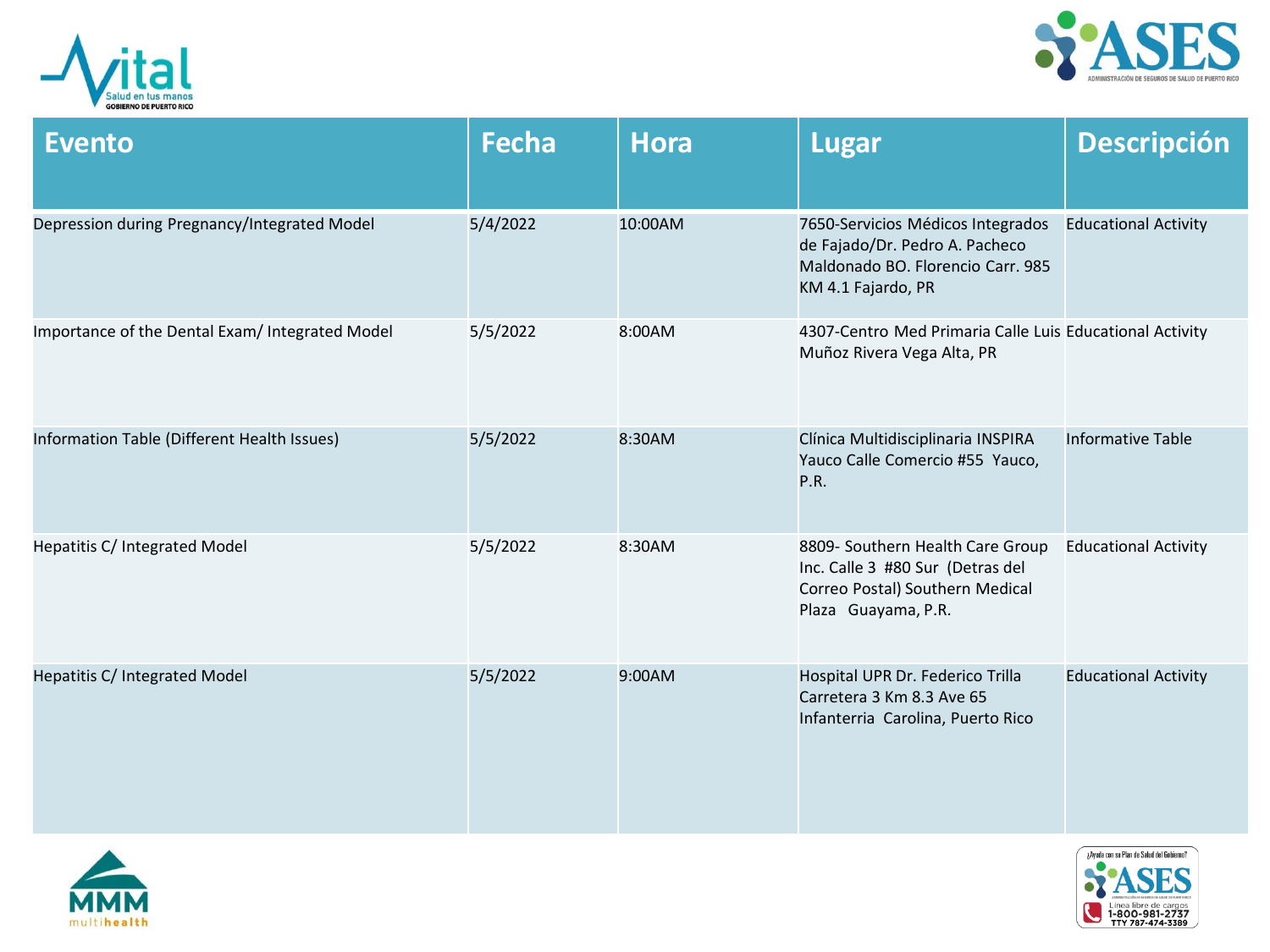



| <b>Evento</b>                         | <b>Fecha</b> | <b>Hora</b> | <b>Lugar</b>                                                                                                                        | <b>Descripción</b>          |
|---------------------------------------|--------------|-------------|-------------------------------------------------------------------------------------------------------------------------------------|-----------------------------|
| Birth Attendance Law/Integrated model | 5/5/2022     | 9:00AM      | Clínicas MIC (OBGYN) Recinto<br>Ciencias Médicas San Juan, P.R.                                                                     | <b>Educational Activity</b> |
| Attention women!/ Integrated Model    | 5/5/2022     | 9:00AM      | 4307-Centro Med Primaria Calle Luis Educational Activity<br>Muñoz Rivera Vega Alta, PR                                              |                             |
| <b>Stress Management</b>              | 5/5/2022     | 9:15AM      | 0008-ACO DEL NORTE-Dr. Carlos<br>Planell Carr. 129 Km 25.4 Bo. Pileta<br>Lares, PR                                                  | <b>Educational Activity</b> |
| <b>Breastfeeding/Integrated Model</b> | 5/5/2022     | 9:30AM      | Mogic(OBGYN) MMC Professional<br>Building Plaza Suite 206,207<br>Manati, PR                                                         | <b>Educational Activity</b> |
| Hepatitis C/ Integrated Model         | 5/5/2022     | 10:00AM     | Hospital UPR Dr. Federico Trilla (<br>Lobby Clínicas Ambulatorias)<br>Carretera 3 Km 8.3 Ave 65 Infanteria<br>Carolina, Puerto Rico | <b>Educational Activity</b> |



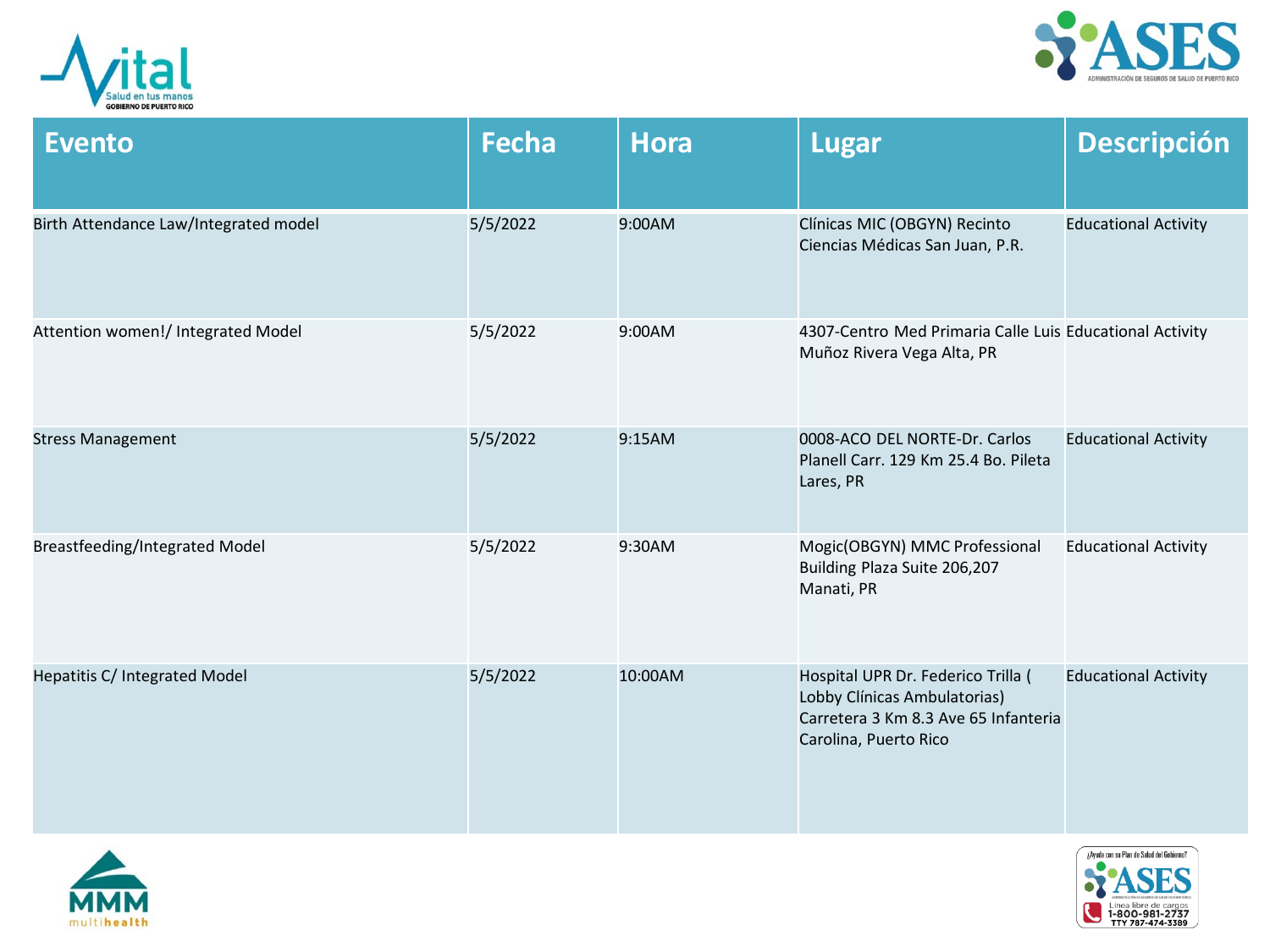



| <b>Evento</b>                                | <b>Fecha</b> | <b>Hora</b> | <b>Lugar</b>                                                                                                            | <b>Descripción</b>       |
|----------------------------------------------|--------------|-------------|-------------------------------------------------------------------------------------------------------------------------|--------------------------|
| Depression during Pregnancy/Integrated Model | 5/5/2022     | 10:00AM     | 0008-ACO del Norte/Dr. Jorge Otero Educational Activity<br>Quintana Edif. Dr. Pedro Blanco<br>Lugo Suite 305 Manatí, PR |                          |
| Urgency vs. Emergency/ Integrated Model      | 5/6/2022     | 8:30AM      | 7636-Instituto Médico Familiar Calle Educational Activity<br>Ignacio Arzuaga # 105 Esquina San<br>Rafael Carolina, PR   |                          |
| Information Table (Different Health Issues)  | 5/6/2022     | 8:30AM      | Clínica Multidisciplinaria INSPIRA<br>Coamo Plaza Shopping Center Carr<br>150 Km 0.7 Bo. Ildefonso Coamo,<br>P.R.       | <b>Informative Table</b> |
| Urgency vs. Emergency/ Integrated Model      | 5/6/2022     | 10:00AM     | 7623-PHYSICIAM HCO INC. Carolina Educational Activity<br>Shopping Court Suite 201 2do Nivel<br>Carolina, PR             |                          |
| Information Table (Different Health Issues)  | 5/9/2022     | 8:00AM      | Clínica Multidisciplinaria INSPIRA<br>Guayama Calle Marginal #706<br>Locales 221,222,223 Guayama, P.R.                  | <b>Informative Table</b> |



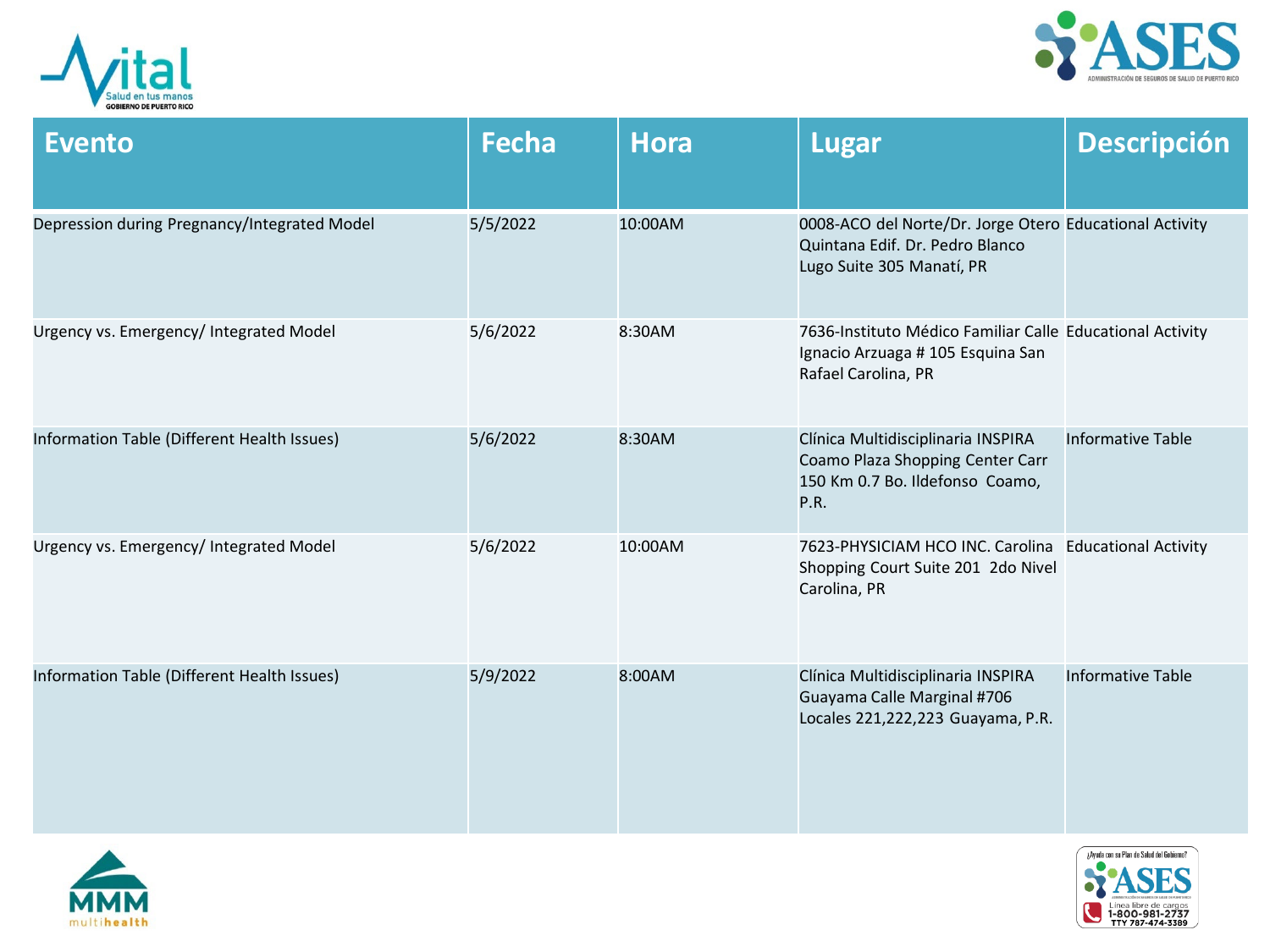



| <b>Evento</b>                                                       | <b>Fecha</b> | <b>Hora</b> | <b>Lugar</b>                                                                                                                                        | <b>Descripción</b>          |
|---------------------------------------------------------------------|--------------|-------------|-----------------------------------------------------------------------------------------------------------------------------------------------------|-----------------------------|
| Stay healthy in 7 steps! Let's play and learn!/ Integrated<br>Model | 5/9/2022     | 8:00AM      | 4309-Community Health Fundation<br>Dr. Eduardo González Marginal<br>Santa Cruz C-17 Bayamón, P.R.                                                   | <b>Educational Activity</b> |
| Prevention of Suicide/ Integrated Model                             | 5/9/2022     | 8:30AM      | Cima Menonita Aibonito Calle<br>Sargento Gerardo Santiago Núm. 15<br>Int. Carr 14 (entrando por el cuartel<br>de la policía estatal) Aibonito, P.R. | <b>Educational Activity</b> |
| <b>Healthy snacks</b>                                               | 5/9/2022     | 9:00AM      | Escuela Rosa Pascuala Paris Urb.<br>Fajardo Gardens Fajardo, PR                                                                                     | <b>Educational Activity</b> |
| Attention women!/ Integrated Model                                  | 5/9/2022     | 9:00AM      | 4309-Community Health Fundation<br>Dr. Eduardo González Marginal<br>Santa Cruz C-17 Bayamón, P.R.                                                   | <b>Educational Activity</b> |
| Nutrition in Pregnancy/Integrated Model                             | 5/9/2022     | 9:00AM      | 7644-Concilio de Salud Integral de<br>Loíza- Alianza Bo. Las Flores, Calle<br>Pimentel #16 Rio Grande, PR                                           | <b>Educational Activity</b> |



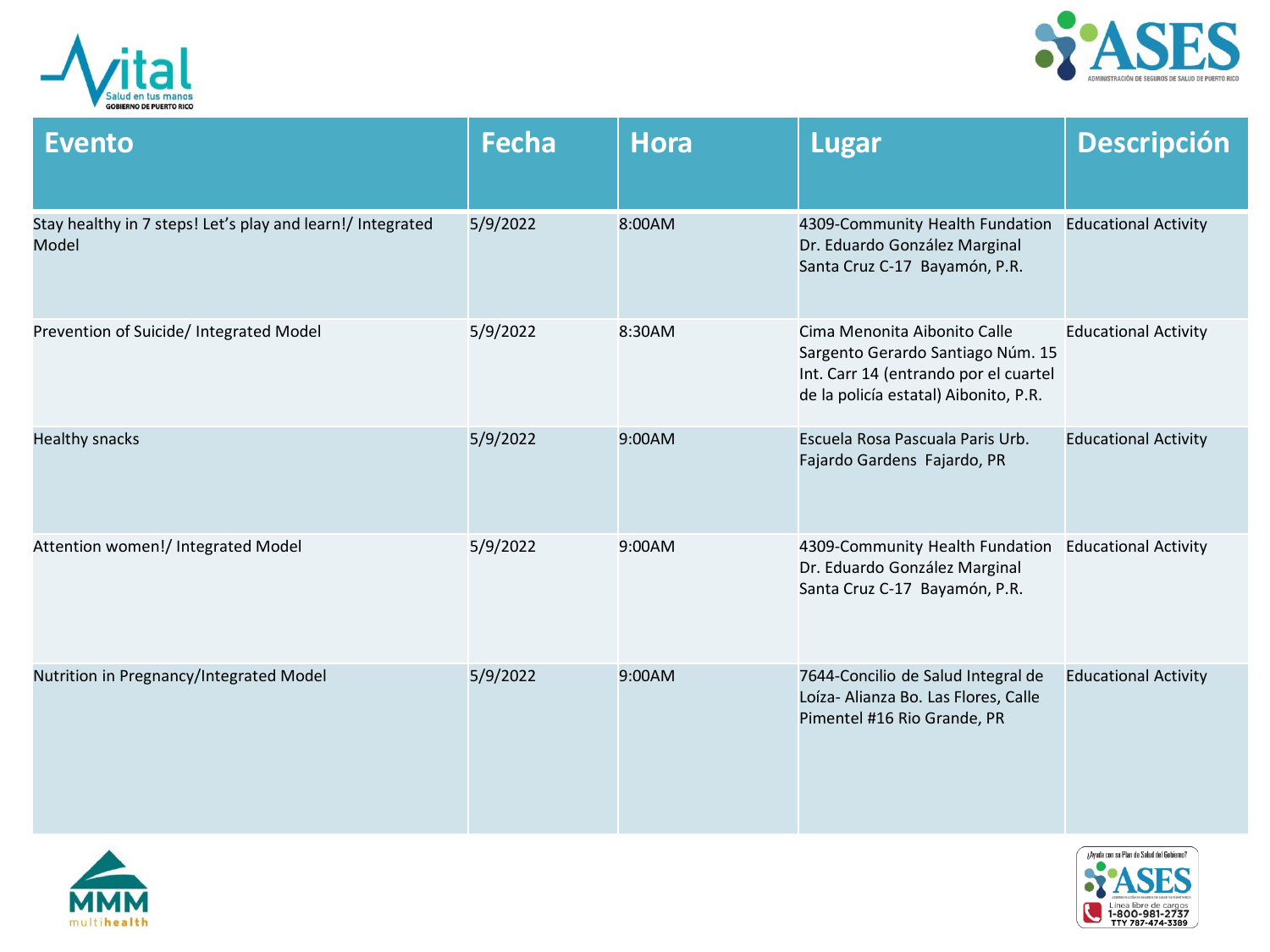



| <b>Evento</b>                                | <b>Fecha</b> | <b>Hora</b> | <b>Lugar</b>                                                                                                                                        | <b>Descripción</b>          |
|----------------------------------------------|--------------|-------------|-----------------------------------------------------------------------------------------------------------------------------------------------------|-----------------------------|
| Birth Attendance Law/Integrated model        | 5/9/2022     | 9:30AM      | Dra. Carlene Cadiz Fuentes (OBGYN) Educational Activity<br>Entrada Al Hospital Menonita<br>Aibonito, P.R.                                           |                             |
| Depression during Pregnancy/Integrated Model | 5/9/2022     | 9:30AM      | Hospital UPR Dr. Federico Trilla (<br>Lobby Clínicas Ambulatorias)<br>Carretera 3 Km 8.3 Ave 65 Infanteria<br>Carolina, Puerto Rico                 | <b>Educational Activity</b> |
| Information Table (Different Health Issues)  | 5/9/2022     | 9:30AM      | Cima Menonita Aibonito Calle<br>Sargento Gerardo Santiago Núm. 15<br>Int. Carr 14 (entrando por el cuartel<br>de la policía estatal) Aibonito, P.R. | <b>Informative Table</b>    |
| <b>Healthy snacks</b>                        | 5/9/2022     | 9:30AM      | Escuela Rosa Pascuala Paris Urb.<br>Fajardo Gardens Fajardo, PR                                                                                     | <b>Educational Activity</b> |
| <b>Healthy snacks</b>                        | 5/9/2022     | 10:00AM     | Escuela Rosa Pascuala Paris Urb.<br>Fajardo Gardens Fajardo, PR                                                                                     | <b>Educational Activity</b> |



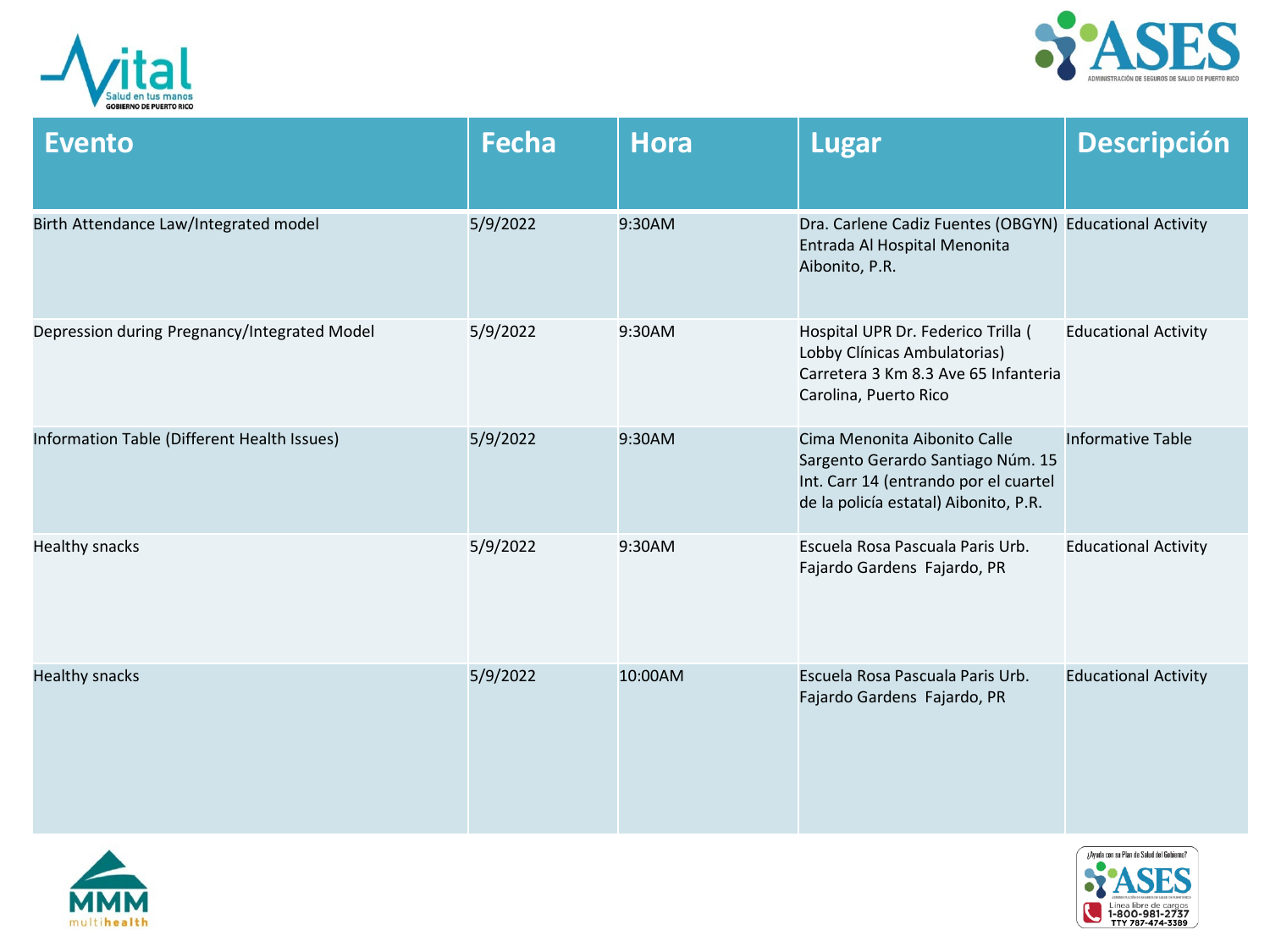



| <b>Evento</b>                                                              | <b>Fecha</b> | <b>Hora</b> | <b>Lugar</b>                                                                                      | <b>Descripción</b>          |
|----------------------------------------------------------------------------|--------------|-------------|---------------------------------------------------------------------------------------------------|-----------------------------|
| Informative Table with Different Health Topics and Hepatitis 5/9/2022<br>C |              | 10:00AM     | 4309-Community Health Fundation<br>Dr. Eduardo González Marginal<br>Santa Cruz C-17 Bayamón, P.R. | <b>Informative Table</b>    |
| Leptospirosis/Integrated Model                                             | 5/10/2022    | 8:00AM      | 4309-Sanacoop B-7 Calle Santa Cruz Educational Activity<br>Bayamón, PR                            |                             |
| Information Table (Different Health Issues)                                | 5/10/2022    | 8:30AM      | 8803- Corporación Medica Juana<br>Díaz Inc. Calle Comercio 16 Juana<br>Diaz, P.R.                 | <b>Informative Table</b>    |
| Information Table (Different Health Issues)                                | 5/10/2022    | 8:30AM      | Cima Menonita Orocovis State Road Informative Table<br>Hospital #15 Orocovis, P.R.                |                             |
| <b>Healthy snacks</b>                                                      | 5/10/2022    | 9:00AM      | Escuela Rosa Pascuala Paris Urb.<br>Fajardo Gardens Fajardo, PR                                   | <b>Educational Activity</b> |



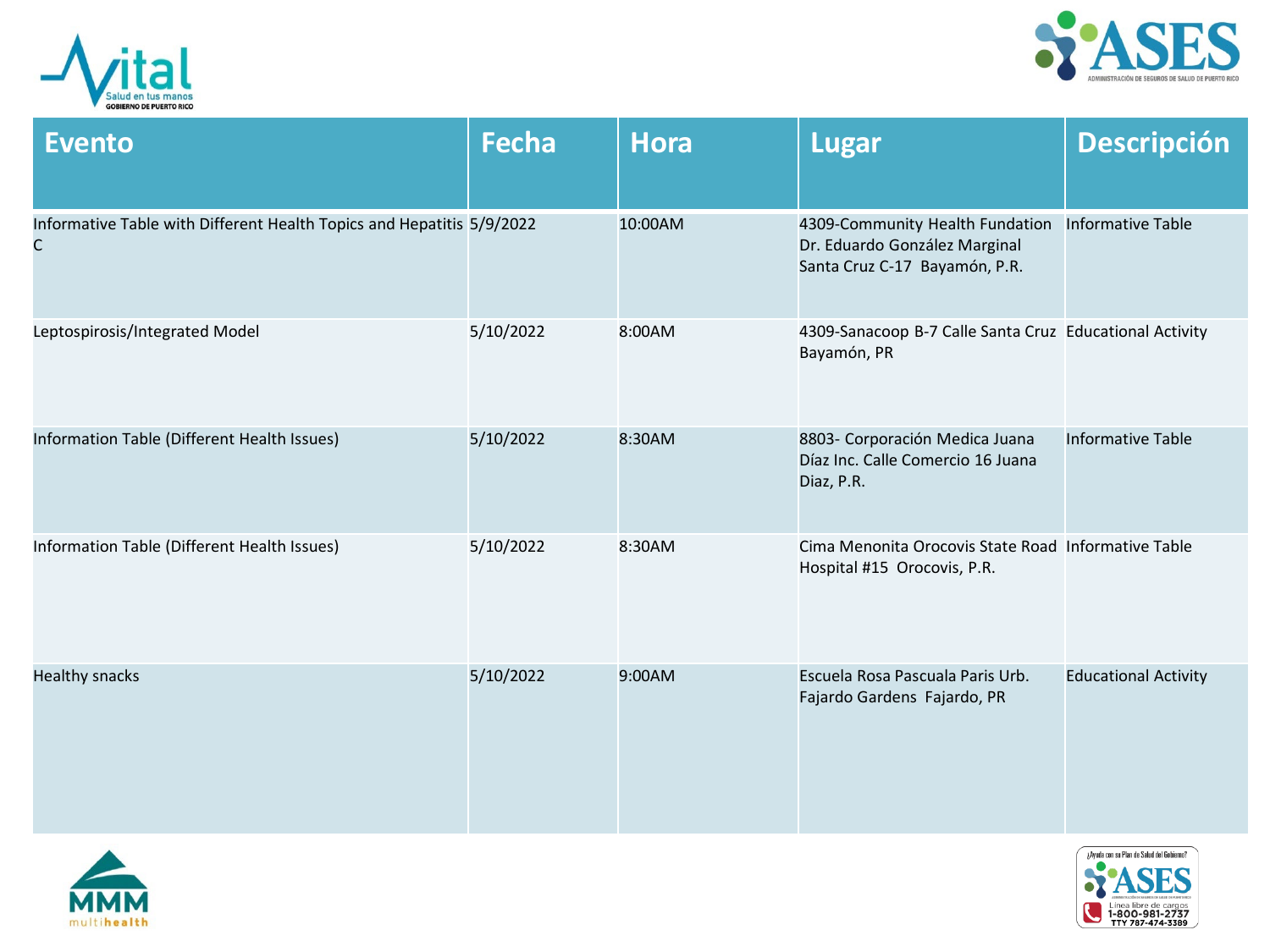



| <b>Evento</b>                                                                        | <b>Fecha</b> | <b>Hora</b> | <b>Lugar</b>                                                           | Descripción                 |
|--------------------------------------------------------------------------------------|--------------|-------------|------------------------------------------------------------------------|-----------------------------|
| Do not let your skin burn! Protect yourself from UV Rays/<br><b>Integrated Model</b> | 5/10/2022    | 9:00AM      | 4309-Sanacoop B-7 Calle Santa Cruz Educational Activity<br>Bayamón, PR |                             |
| Prevention of Complications in Pregnancy/Integrated Model 5/10/2022                  |              | 9:00AM      | Clínicas MIC (OBGYN) Recinto<br>Ciencias Médicas San Juan, P.R.        | <b>Educational Activity</b> |
| <b>Healthy snacks</b>                                                                | 5/10/2022    | 9:30AM      | Escuela Rosa Pascuala Paris Urb.<br>Fajardo Gardens Fajardo, PR        | <b>Educational Activity</b> |
| Healthy snacks                                                                       | 5/10/2022    | 10:00AM     | Escuela Rosa Pascuala Paris Urb.<br>Fajardo Gardens Fajardo, PR        | <b>Educational Activity</b> |
| Informative Table with Different Health Topics and Hepatitis 5/10/2022<br>C          |              | 10:00AM     | 4309-Sanacoop B-7 Calle Santa Cruz Informative Table<br>Bayamón, PR    |                             |



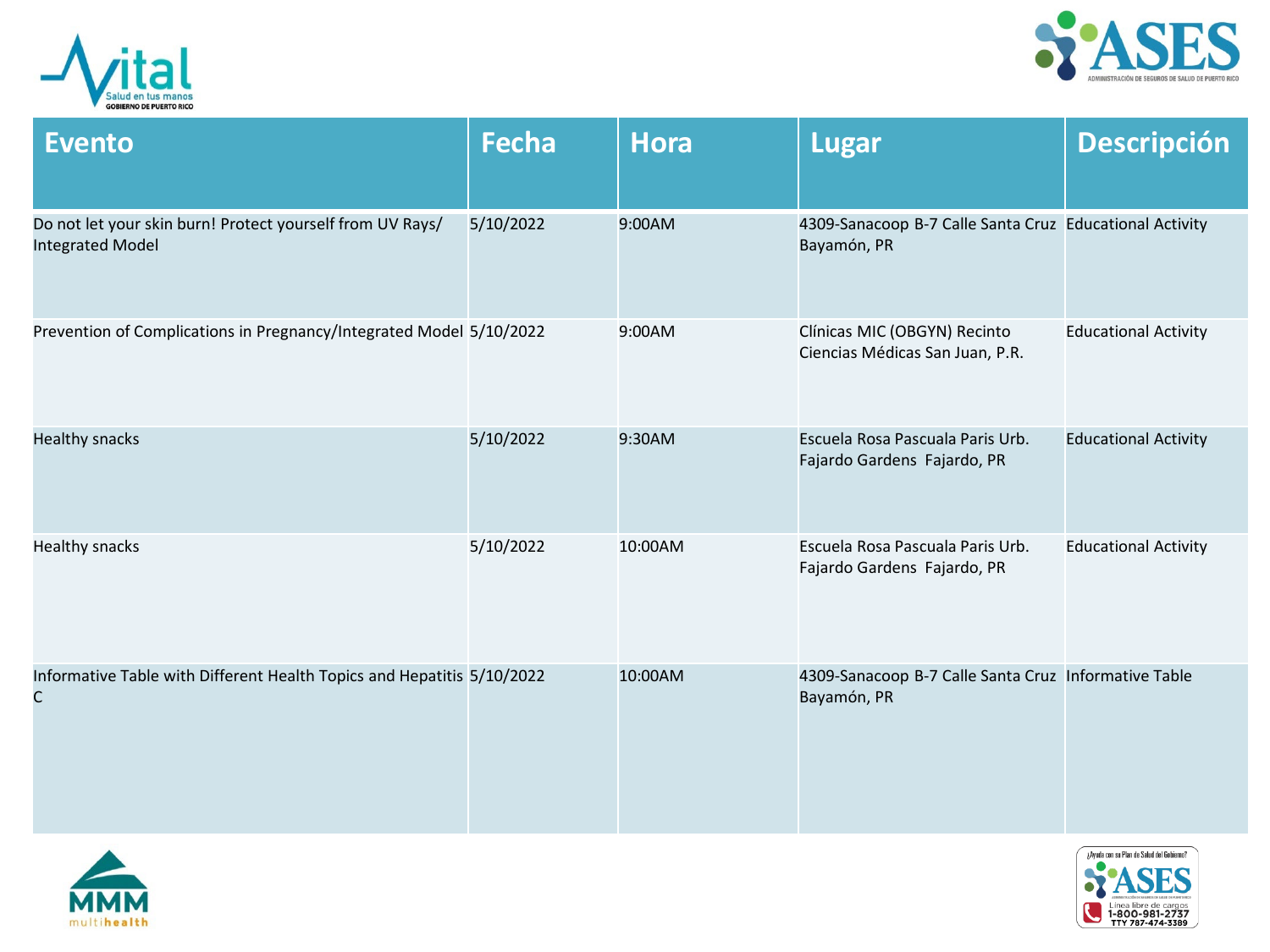



| <b>Evento</b>                               | <b>Fecha</b> | <b>Hora</b> | <b>Lugar</b>                                                                                                                                                            | <b>Descripción</b> |
|---------------------------------------------|--------------|-------------|-------------------------------------------------------------------------------------------------------------------------------------------------------------------------|--------------------|
| Flu/ Integrated Model                       | 5/11/2022    | 8:00AM      | 4307-Centro Med Primaria Calle Luis Educational Activity<br>Muñoz Rivera Vega Alta, PR                                                                                  |                    |
| Urgency vs. Emergency/ Integrated Model     | 5/11/2022    | 8:30AM      | Clínica Multidisciplinaria INSPIRA Río Educational Activity<br>Grande Las Flores Indutrial Park<br>Carr. 3 Km23.9 Al lado del Estadio<br>Ovidio De Jesús Río Grande, PR |                    |
| Information Table (Different Health Issues) | 5/11/2022    | 8:30AM      | 8821- Centro Médico Salinas Inc. Bo Informative Table<br>Playa CARR. 701 Salinas, P.R.                                                                                  |                    |
| Information Table (Different Health Issues) | 5/11/2022    | 8:30AM      | 3406 Policlínicas Médicas Asociadas-Informative Table<br>(Las Américas) Boulevard Luis A.<br>Ferré Suite 101, Plazoleta Las<br>Americas Ponce, P.R.                     |                    |
| What is Diabetes?/ Integrated Model         | 5/11/2022    | 9:00AM      | 4307-Centro Med Primaria Calle Luis Educational Activity<br>Muñoz Rivera Vega Alta, PR                                                                                  |                    |



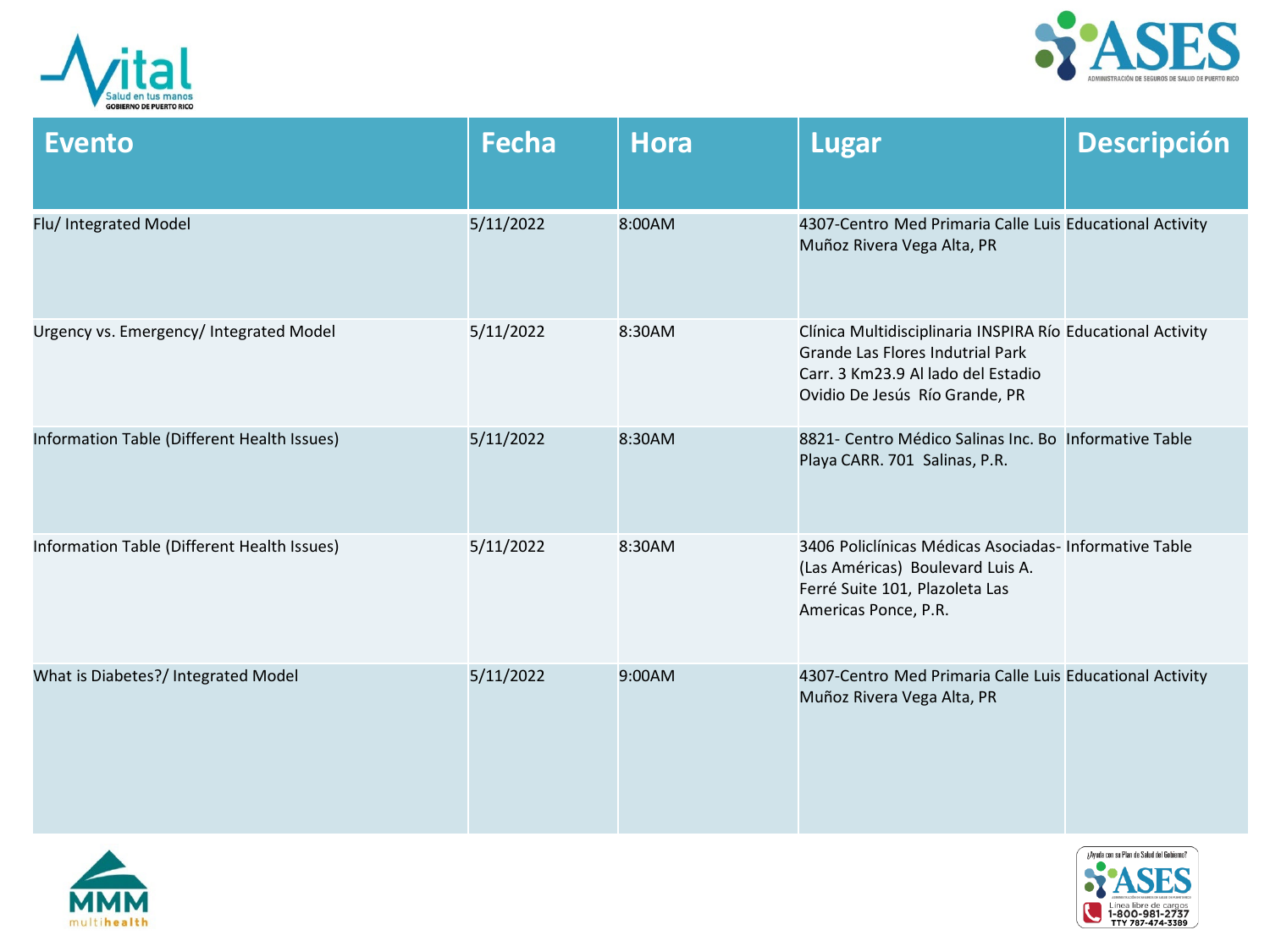



| <b>Evento</b>                                                               | <b>Fecha</b> | <b>Hora</b> | <b>Lugar</b>                                                                                                                                                         | <b>Descripción</b>          |
|-----------------------------------------------------------------------------|--------------|-------------|----------------------------------------------------------------------------------------------------------------------------------------------------------------------|-----------------------------|
| <b>Breastfeeding/Integrated Model</b>                                       | 5/11/2022    | 9:30AM      | 4344-Access Medical Group Dr.<br>Jesús Seda Bayamón Medical Plaza<br>Suite 508 Bayamón, P.R.                                                                         | <b>Educational Activity</b> |
| Importance of Prenatal Care/Integrated Model                                | 5/11/2022    | 9:30AM      | Dr. Roberto Burgos (OBGYN) Carr.<br>14 Plaza Las Monjitas Ponce, P.R.                                                                                                | <b>Educational Activity</b> |
| Informative Table with Different Health Topics and Hepatitis 5/11/2022<br>C |              | 9:30AM      | Clínica Multidisciplinaria INSPIRA Río Informative Table<br>Grande Las Flores Indutrial Park<br>Carr. 3 Km23.9 Al lado del Estadio<br>Ovidio De Jesús Río Grande, PR |                             |
| Informative Table with Different Health Topics and Hepatitis 5/11/2022<br>C |              | 10:00AM     | 4307-Centro Med Primaria Calle Luis Informative Table<br>Muñoz Rivera Vega Alta, PR                                                                                  |                             |
| <b>Breastfeeding/Integrated Model</b>                                       | 5/11/2022    | 10:00AM     | 7629-Family Medicine Group/Dr.<br>Herminio Olivero National Plaza<br>Suite 1503 San Juan, PR                                                                         | <b>Educational Activity</b> |



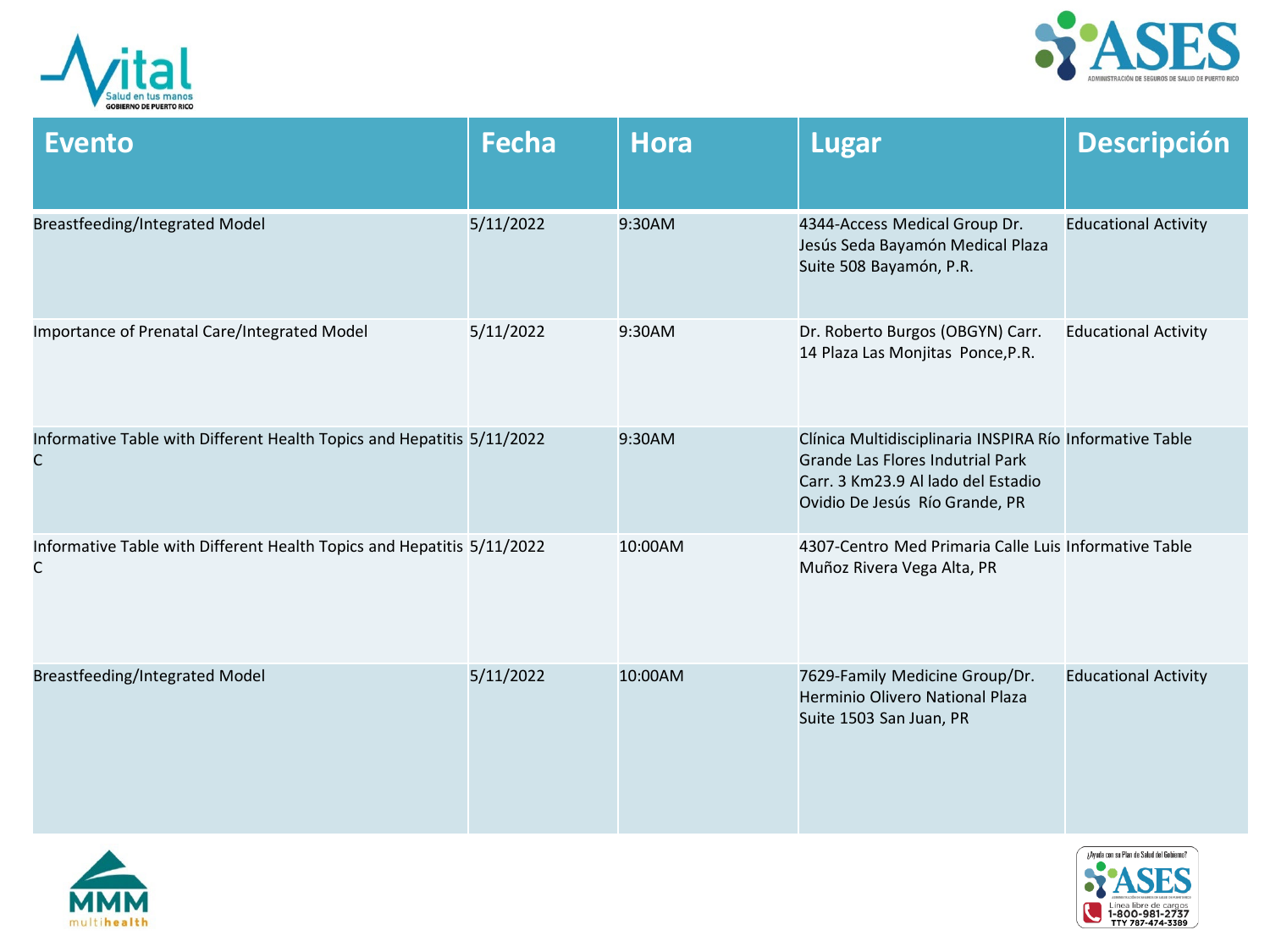



| <b>Evento</b>                                                                          | <b>Fecha</b> | <b>Hora</b> | <b>Lugar</b>                                                                                           | <b>Descripción</b>          |
|----------------------------------------------------------------------------------------|--------------|-------------|--------------------------------------------------------------------------------------------------------|-----------------------------|
| Urgency vs. Emergency/ Integrated Model                                                | 5/12/2022    | 8:30AM      | 1101/7620-NEOMED Center Urb.<br>Lago Alto Calle Carite #130 Trujillo<br>Alto, Puerto Rico              | <b>Educational Activity</b> |
| Information Table (Different Health Issues)                                            | 5/12/2022    | 8:30AM      | Clínica Multidisciplinaria INSPIRA<br>Guayama Calle Marginal #706<br>Locales 221,222,223 Guayama, P.R. | <b>Informative Table</b>    |
| Information Table (Different Health Issues)                                            | 5/12/2022    | 8:30AM      | Clínica Multidisciplinaria INSPIRA<br>Yauco Calle Comercio #55 Yauco,<br>P.R.                          | <b>Informative Table</b>    |
| Informative Table with Different Health Topics and Hepatitis 5/12/2022<br>C            |              | 9:00AM      | Farmacia García 121 CLL Vidal Felix<br>Hatillo, PR                                                     | <b>Informative Table</b>    |
| Informative Table with Different Health Topics and Hepatitis 5/12/2022<br>$\mathsf{C}$ |              | 9:30AM      | 1101/7620-NEOMED Center Urb.<br>Lago Alto Calle Carite #130 Trujillo<br>Alto, Puerto Rico              | <b>Informative Table</b>    |



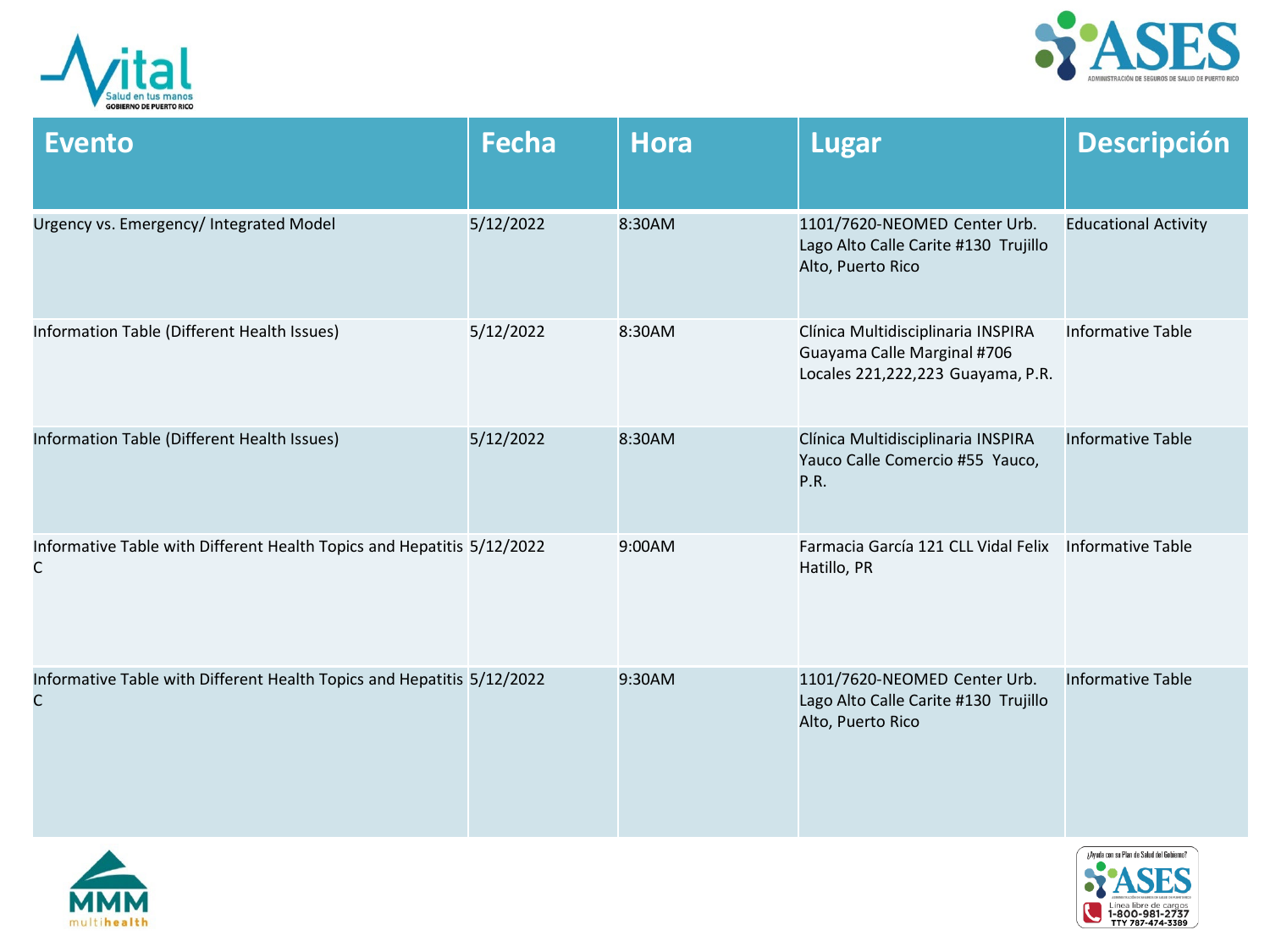



| <b>Evento</b>                                                               | <b>Fecha</b> | <b>Hora</b> | <b>Lugar</b>                                                                                                                   | <b>Descripción</b>          |
|-----------------------------------------------------------------------------|--------------|-------------|--------------------------------------------------------------------------------------------------------------------------------|-----------------------------|
| Living with anxiety/ Integrated Model                                       | 5/13/2022    | 8:30AM      | Clínica Multidisciplinaria INSPIRA<br>Coamo Plaza Shopping Center Carr<br>150 Km 0.7 Bo. Ildefonso Coamo,<br>P.R.              | <b>Educational Activity</b> |
| Information Table (Different Health Issues)                                 | 5/13/2022    | 9:30AM      | Clínica Multidisciplinaria INSPIRA<br>Coamo Plaza Shopping Center Carr<br>150 Km 0.7 Bo. Ildefonso Coamo,<br>P.R.              | <b>Informative Table</b>    |
| Get Active and Move!/ Integrated Model                                      | 5/16/2022    | 8:30AM      | 8809- Southern Health Care Group<br>Inc. Calle 3 #80 Sur (Detras del<br>Correo Postal) Southern Medical<br>Plaza Guayama, P.R. | <b>Educational Activity</b> |
| Information Table (Different Health Issues)                                 | 5/16/2022    | 8:30AM      | 3403 RED DE MEDICOS ASOCIADOS Informative Table<br>DEL SUR, INC (Glenview Gardens)<br>Glenview Gardens Local #4 Ponce,<br>P.R. |                             |
| Informative Table with Different Health Topics and Hepatitis 5/16/2022<br>C |              | 9:30AM      | 0008-ACO DEL NORTE-Dr. Carlos<br>Planell Carr. 129 Km 25.4 Bo. Pileta<br>Lares, PR                                             | <b>Informative Table</b>    |



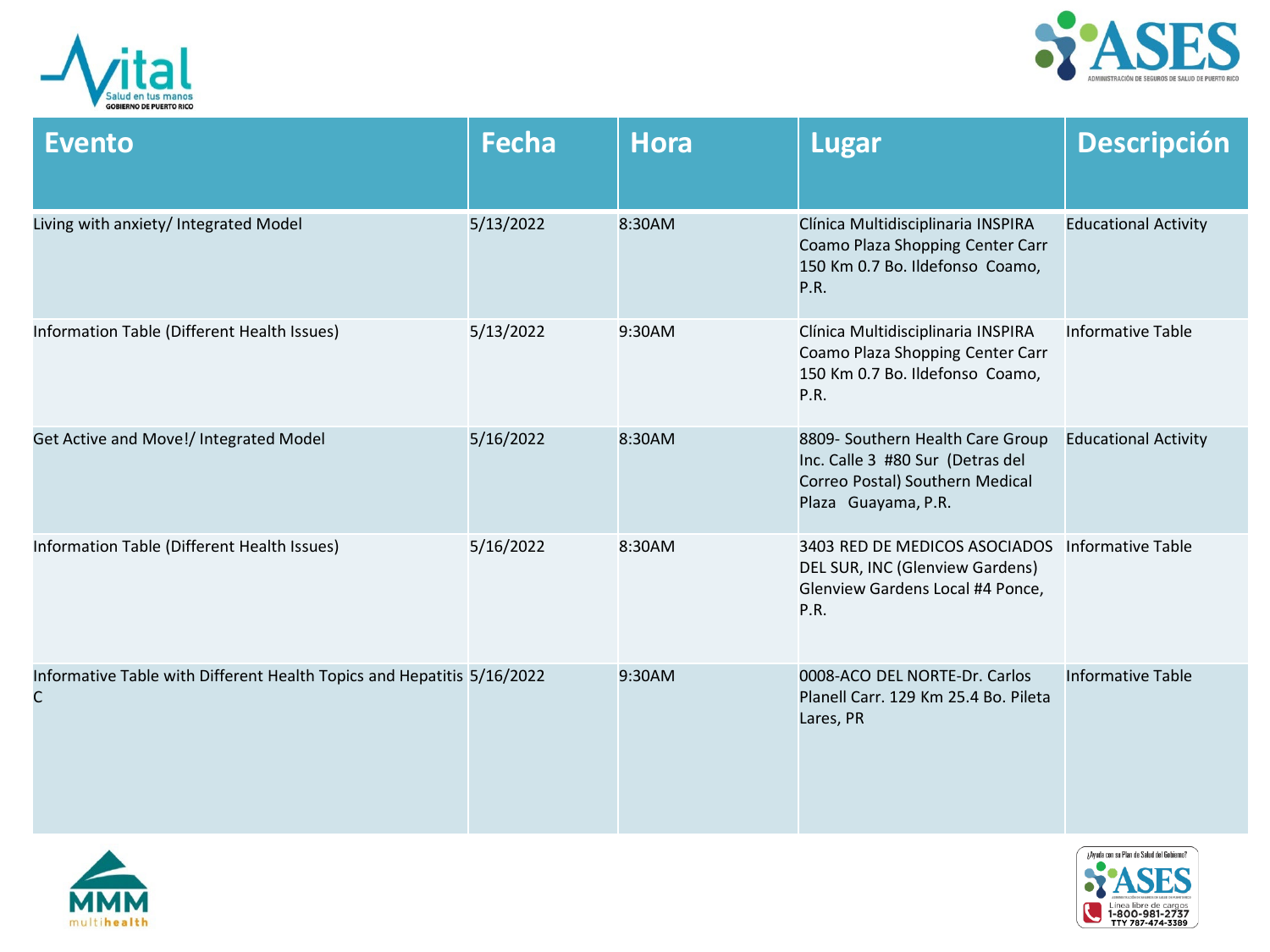



| <b>Evento</b>                                                                       | <b>Fecha</b> | <b>Hora</b> | <b>Lugar</b>                                                                                              | <b>Descripción</b>          |
|-------------------------------------------------------------------------------------|--------------|-------------|-----------------------------------------------------------------------------------------------------------|-----------------------------|
| A Healthy Weight: It's NOT a diet, it's a lifestyle!/ Integrated 5/16/2022<br>Model |              | 9:00AM      | 0008-ACO DEL NORTE-Dr. Carlos<br>Planell Carr. 129 Km 25.4 Bo. Pileta<br>Lares, PR                        | <b>Educational Activity</b> |
| Birth Attendance Law/Integrated model                                               | 5/16/2022    | 9:00AM      | Clínicas MIC (OBGYN) Recinto<br>Ciencias Médicas San Juan, P.R.                                           | <b>Educational Activity</b> |
| Depression during Pregnancy/Integrated Model                                        | 5/16/2022    | 9:00AM      | Dr. Martínez Campos (OBGYN) 5<br>Hostos Juana Diaz, P.R.                                                  | <b>Educational Activity</b> |
| <b>Gestational Diabetes</b>                                                         | 5/16/2022    | 9:30AM      | Dra. Carlene Cadiz Fuentes (OBGYN) Educational Activity<br>Entrada Al Hospital Menonita<br>Aibonito, P.R. |                             |
| Hyperthension/ Integrated Model                                                     | 5/17/2022    | 8:30AM      | 8803- Corporación Medica Juana<br>Díaz Inc. Calle Comercio 16 Juana<br>Diaz, P.R.                         | <b>Educational Activity</b> |



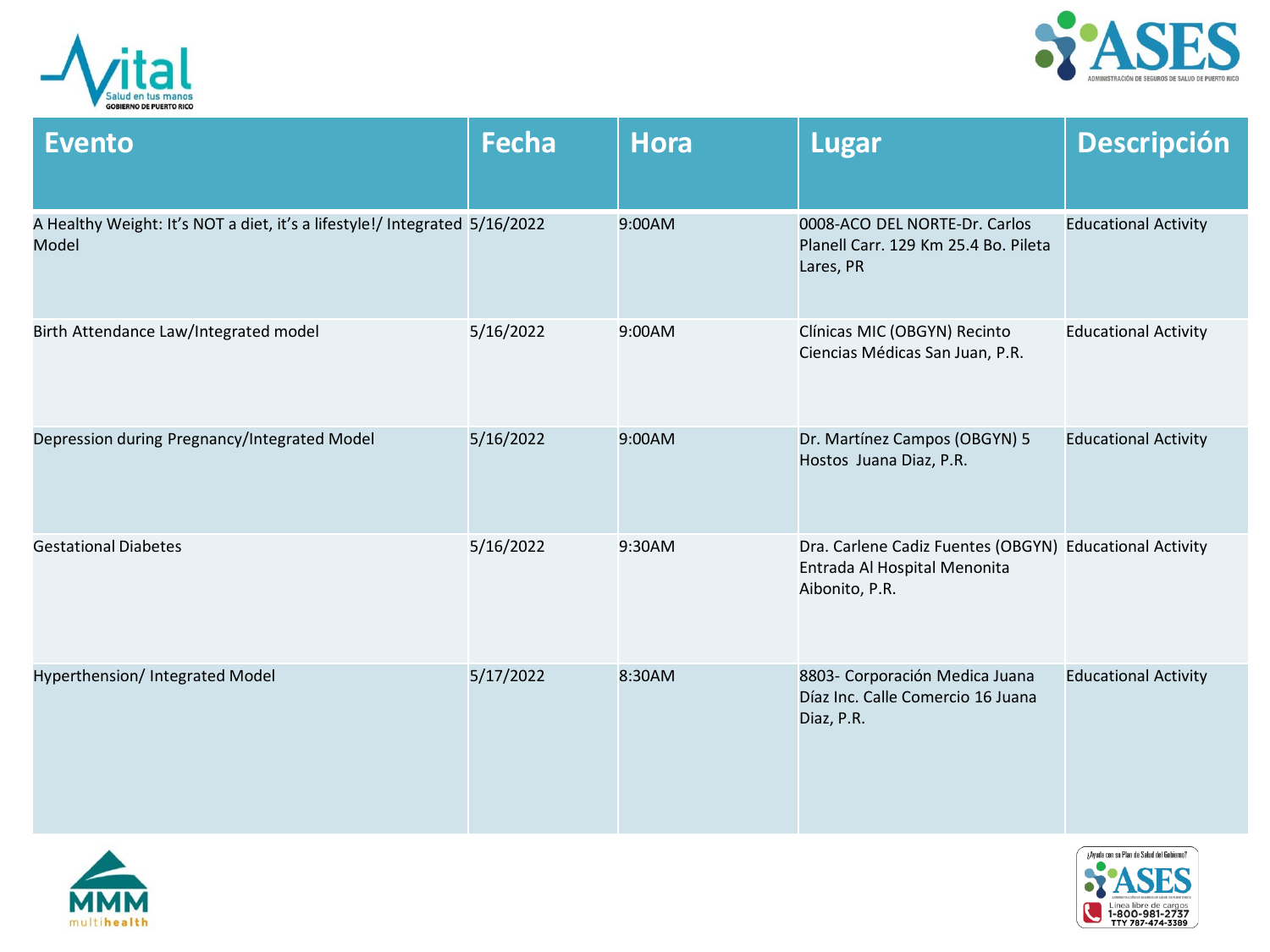



| <b>Evento</b>                                | <b>Fecha</b> | <b>Hora</b> | <b>Lugar</b>                                                                                                            | <b>Descripción</b>          |
|----------------------------------------------|--------------|-------------|-------------------------------------------------------------------------------------------------------------------------|-----------------------------|
| Information Table (Different Health Issues)  | 5/17/2022    | 8:30AM      | Cima Menonita Orocovis State Road Informative Table<br>Hospital #15 Orocovis, P.R.                                      |                             |
| Pre-eclampsia / Integrated Model             | 5/17/2022    | 9:00AM      | Dra. Carlene Cadiz Fuentes (OBGYN) Educational Activity<br>Entrada Al Hospital Menonita<br>Aibonito, P.R.               |                             |
| Birth Attendance Law/Integrated model        | 5/17/2022    | 9:30AM      | 0008-ACO del Norte/Dr. Jorge Otero Educational Activity<br>Quintana Edif. Dr. Pedro Blanco<br>Lugo Suite 305 Manatí, PR |                             |
| Importance of Prenatal Care/Integrated Model | 5/17/2022    | 10:30AM     | Dr. East Mere (OBGYN) 445 Calle<br>Teniente César González San Juan,<br><b>PR</b>                                       | <b>Educational Activity</b> |
| Information Table (Different Health Issues)  | 5/18/2022    | 8:00AM      | Cima Menonita Orocovis State Road Informative Table<br>Hospital #15 Orocovis, P.R.                                      |                             |



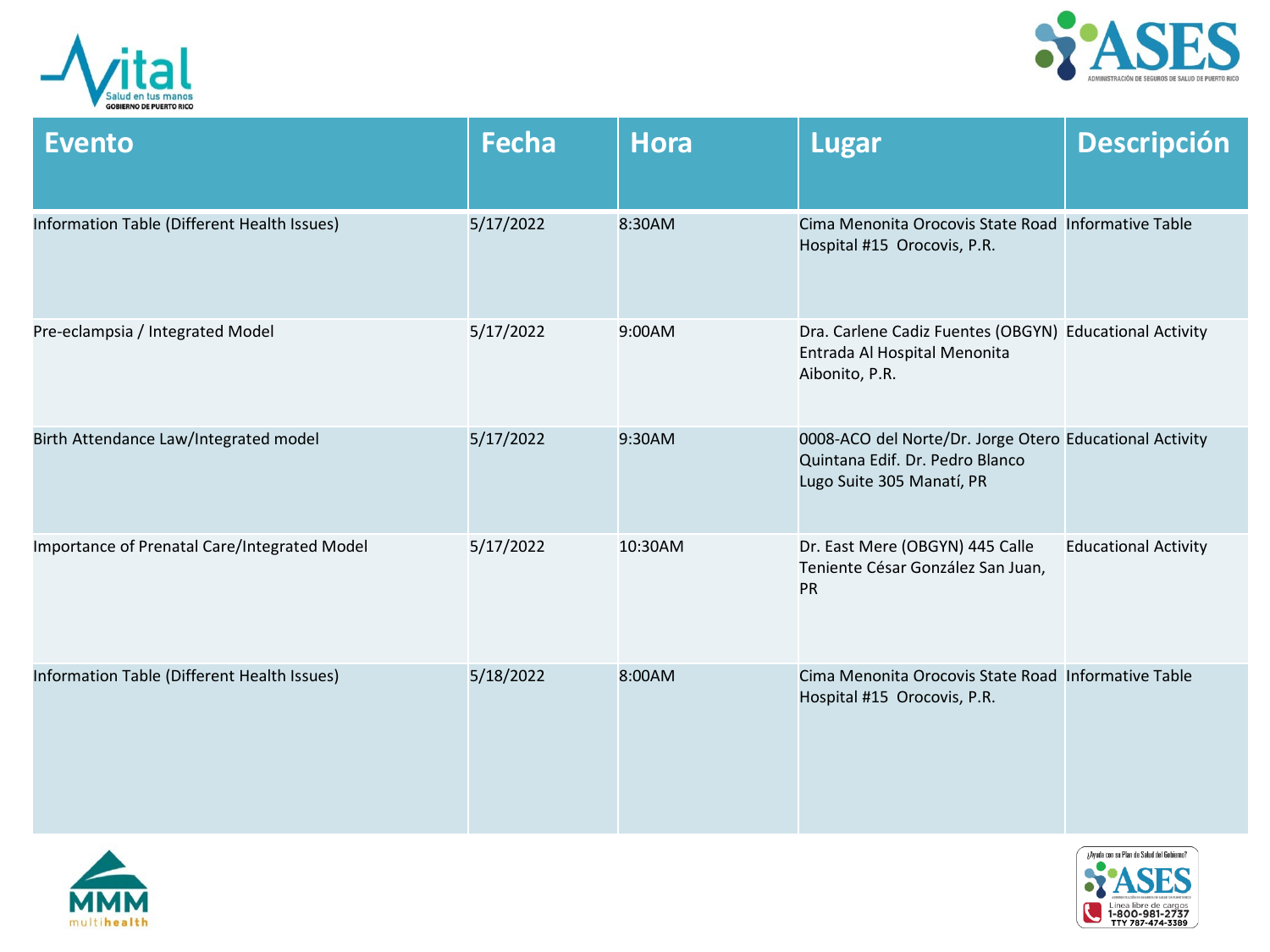



| <b>Evento</b>                               | <b>Fecha</b> | <b>Hora</b> | <b>Lugar</b>                                                                      | <b>Descripción</b>          |
|---------------------------------------------|--------------|-------------|-----------------------------------------------------------------------------------|-----------------------------|
| Information Table (Different Health Issues) | 5/18/2022    | 8:30AM      | 8809- Southern Health Care Group<br>Inc. Calle Monserrate Num 30<br>Salinas, P.R. | <b>Informative Table</b>    |
| <b>Healthy snacks</b>                       | 5/18/2022    | 8:30AM      | 0008-ACO DEL NORTE/Dr. Angel<br>Pérez Amaro Ave. Barbosa #62<br>Arecibo, PR       | <b>Educational Activity</b> |
| Birth Attendance Law/Integrated model       | 5/18/2022    | 9:00AM      | Clínicas MIC (OBGYN) Recinto<br>Ciencias Médicas San Juan, P.R.                   | <b>Educational Activity</b> |
| Keep Healthy in 7 Steps/ Integrated Model   | 5/18/2022    | 9:30AM      | 0008-ACO DEL NORTE/Dra. Rosa<br>Ramos Ave. Barbosa #62 Arecibo, PR                | <b>Educational Activity</b> |
| Nutrition in Pregnancy/Integrated Model     | 5/18/2022    | 9:30AM      | Metropolitan (OBGYN) Calle I #49<br>Hermanos Dávila Bayamón, P.R.                 | <b>Educational Activity</b> |



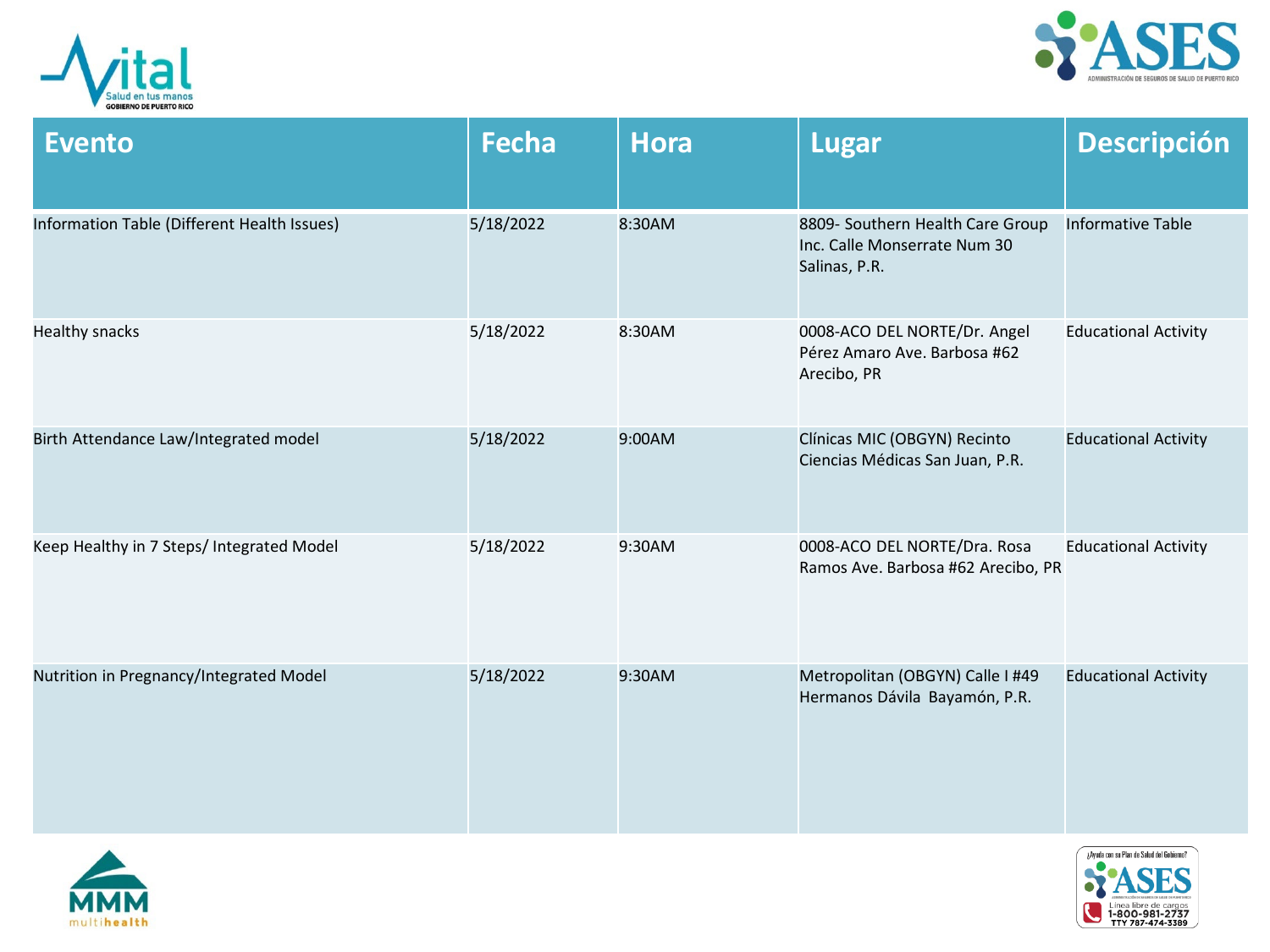



| <b>Evento</b>                                | <b>Fecha</b> | <b>Hora</b> | Lugar                                                                                                                                               | <b>Descripción</b>          |
|----------------------------------------------|--------------|-------------|-----------------------------------------------------------------------------------------------------------------------------------------------------|-----------------------------|
| <b>Breastfeeding/Integrated Model</b>        | 5/18/2022    | 9:30AM      | Mogic (OBGYN) Edif. Atlantic View<br>Carr. 2 Marginal Bo. Carrizales #462<br>Suite 1 Hatillo, PR                                                    | <b>Educational Activity</b> |
| Nutrition in Pregnancy/Integrated Model      | 5/18/2022    | 10:00AM     | 7629-Family Medicine Group/Dr.<br>Herminio Olivero National Plaza<br>Suite 1503 San Juan, PR                                                        | <b>Educational Activity</b> |
| Depression during Pregnancy/Integrated Model | 5/18/2022    | 1:00PM      | Dr. Edward Hernández (OBGYN)<br>Hospital San Lucas Ave Albizu<br>Campos Urb La Hacienda Guayama,<br>P.R.                                            | <b>Educational Activity</b> |
| Living with anxiety/ Integrated Model        | 5/19/2022    | 8:30AM      | Cima Menonita Aibonito Calle<br>Sargento Gerardo Santiago Núm. 15<br>Int. Carr 14 (entrando por el cuartel<br>de la policía estatal) Aibonito, P.R. | <b>Educational Activity</b> |
| Get Active and Move!/ Integrated Model       | 5/19/2022    | 9:00AM      | 8809- Southern Health Care Group<br>Inc. Calle Monserrate Num 30<br>Salinas, P.R.                                                                   | <b>Educational Activity</b> |



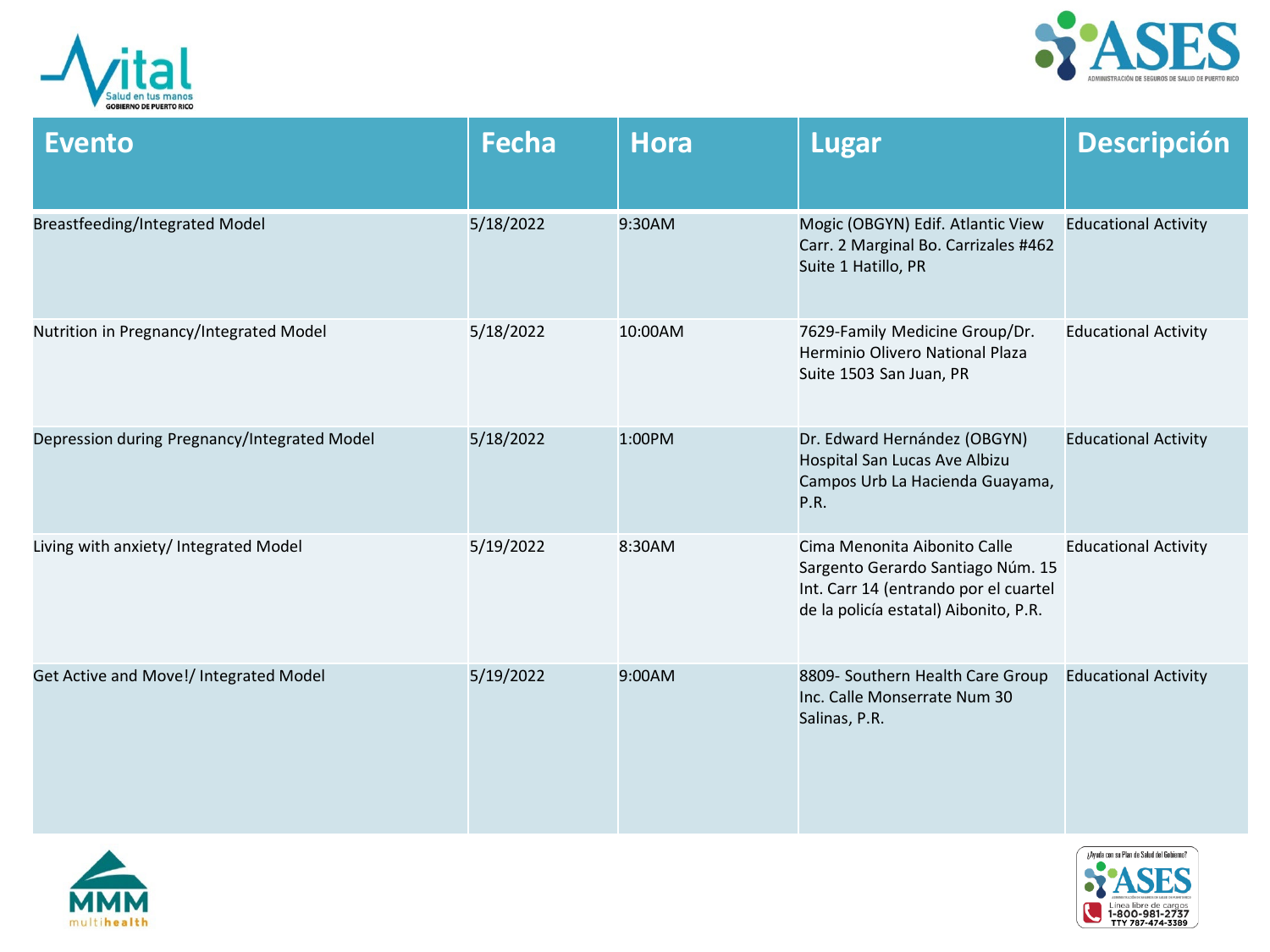



| <b>Evento</b>                               | <b>Fecha</b> | <b>Hora</b> | <b>Lugar</b>                                                                                                                                        | <b>Descripción</b>       |
|---------------------------------------------|--------------|-------------|-----------------------------------------------------------------------------------------------------------------------------------------------------|--------------------------|
| Information Table (Different Health Issues) | 5/19/2022    | 9:30AM      | Cima Menonita Aibonito Calle<br>Sargento Gerardo Santiago Núm. 15<br>Int. Carr 14 (entrando por el cuartel<br>de la policía estatal) Aibonito, P.R. | <b>Informative Table</b> |
| Breastfeeding/Integrated Model              | 5/19/2022    | 10:30AM     | Dr. José Flores Cabán (OBGYN) Torre Educational Activity<br>Médica Auxilio Mutuo Suite 710 735<br>Ave. Ponce De León San Juan, PR                   |                          |
| Information Table (Different Health Issues) | 5/20/2022    | 8:30AM      | Clínica Multidisciplinaria INSPIRA<br>Coamo Plaza Shopping Center Carr<br>150 Km 0.7 Bo. Ildefonso Coamo,<br>P.R.                                   | <b>Informative Table</b> |
| Information Table (Different Health Issues) | 5/20/2022    | 8:30AM      | 8809- Southern Health Care Group<br>Inc. Calle 3 #80 Sur (Detras del<br>Correo Postal) Southern Medical<br>Plaza Guayama, P.R.                      | <b>Informative Table</b> |
| Information Table (Different Health Issues) | 5/23/2022    | 8:30AM      | 3403 RED DE MEDICOS ASOCIADOS<br>DEL SUR, INC (Glenview Gardens)<br>Glenview Gardens Local #4 Ponce,<br>P.R.                                        | Informative Table        |



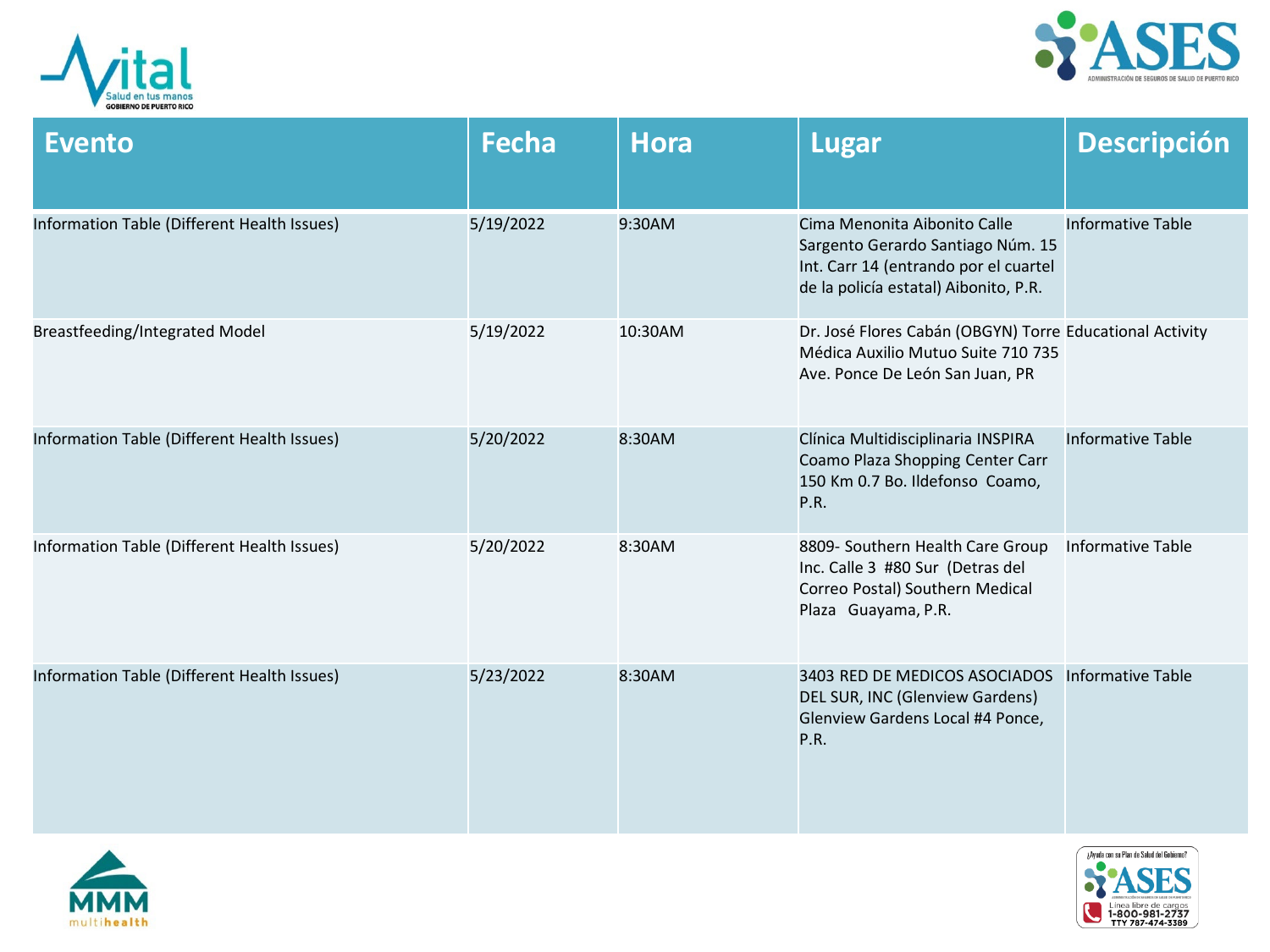



| <b>Evento</b>                                | <b>Fecha</b> | <b>Hora</b> | <b>Lugar</b>                                                                                                                 | <b>Descripción</b>          |
|----------------------------------------------|--------------|-------------|------------------------------------------------------------------------------------------------------------------------------|-----------------------------|
| Birth Attendance Law/Integrated model        | 5/23/2022    | 9:00AM      | Dr. Martínez Campos (OBGYN) 5<br>Hostos Juana Diaz, P.R.                                                                     | <b>Educational Activity</b> |
| Birth Attendance Law/Integrated model        | 5/23/2022    | 9:00AM      | 7644-Concilio de Salud Integral de<br>Loíza- Alianza Bo. Las Flores, Calle<br>Pimentel #16 Rio Grande, PR                    | <b>Educational Activity</b> |
| Birth Attendance Law/Integrated model        | 5/23/2022    | 9:30AM      | Hospital UPR Dr. Federico Trilla<br>Carretera 3 Km 8.3 Ave 65<br>Infanterria Carolina, Puerto Rico                           | <b>Educational Activity</b> |
| Depression during Pregnancy/Integrated Model | 5/23/2022    | 9:30AM      | 0008- ACO DEL NORTE/Dr. Celestino Educational Activity<br>Carrión Castillo 318 C Calle Rafael<br>Rivera Autlet Arecibo, P.R. |                             |
| Information Table (Different Health Issues)  | 5/24/2022    | 8:30AM      | Clínica Multidisciplinaria INSPIRA<br>Guayama Calle Marginal #706<br>Locales 221,222,223 Guayama, P.R.                       | <b>Informative Table</b>    |



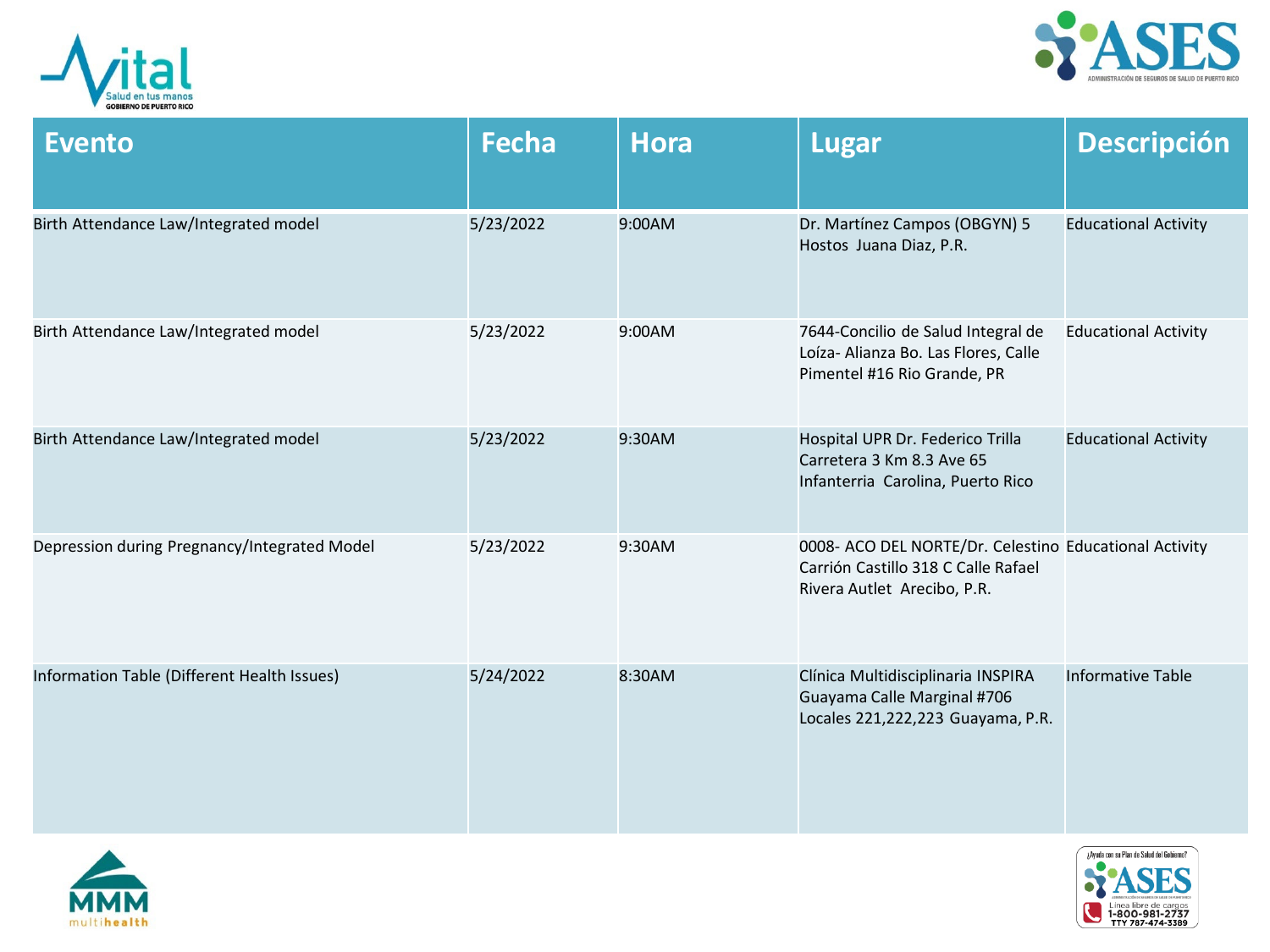



| <b>Evento</b>                                                               | <b>Fecha</b> | <b>Hora</b> | <b>Lugar</b>                                                                                             | <b>Descripción</b>          |
|-----------------------------------------------------------------------------|--------------|-------------|----------------------------------------------------------------------------------------------------------|-----------------------------|
| Informative Table with Different Health Topics and Hepatitis 5/24/2022<br>С |              | 9:00AM      | Farmacia García 121 CLL Vidal Felix<br>Hatillo, PR                                                       | <b>Informative Table</b>    |
| Depression during Pregnancy/Integrated Model                                | 5/24/2022    | 9:30AM      | Dr. Roberto Burgos (OBGYN) Carr.<br>14 Plaza Las Monjitas Ponce, P.R.                                    | <b>Educational Activity</b> |
| Folic Acid/Integrated Model                                                 | 5/24/2022    | 9:30AM      | Dr. Edward Hernández (OBGYN)<br>Hospital San Lucas Ave Albizu<br>Campos Urb La Hacienda Guayama,<br>P.R. | <b>Educational Activity</b> |
| Information Table (Different Health Issues)                                 | 5/25/2022    | 8:30AM      | Oficina Regional MMM San Jorge<br>Mall Carr. #2 By Pass Ponce, P.R.                                      | <b>Informative Table</b>    |
| Prevention of Complications in Pregnancy/Integrated Model 5/25/2022         |              | 9:00AM      | Clínicas MIC (OBGYN) Recinto<br>Ciencias Médicas San Juan, P.R.                                          | <b>Educational Activity</b> |



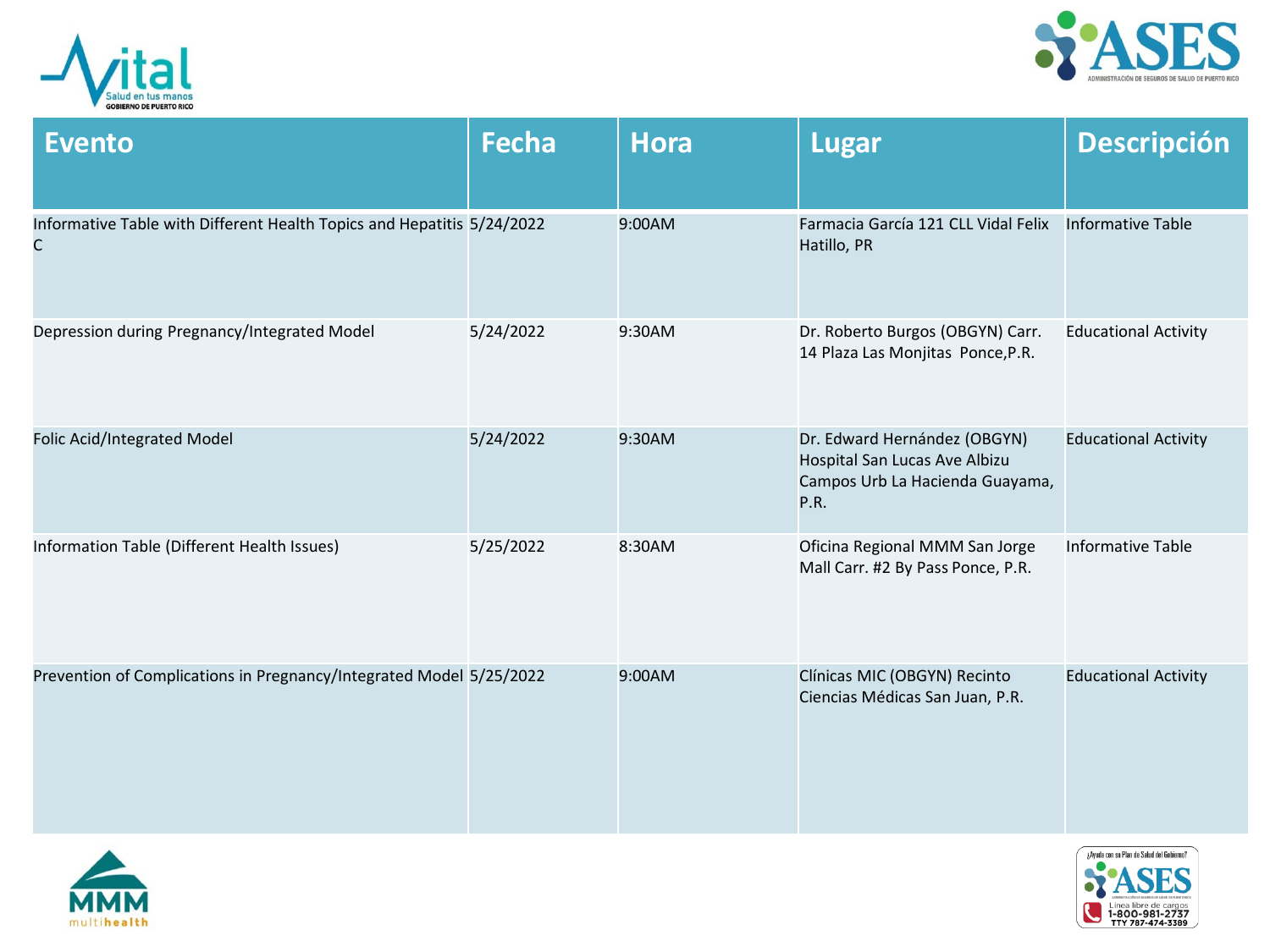



| <b>Evento</b>                                                                          | <b>Fecha</b> | <b>Hora</b> | <b>Lugar</b>                                                                                                                                        | <b>Descripción</b>          |
|----------------------------------------------------------------------------------------|--------------|-------------|-----------------------------------------------------------------------------------------------------------------------------------------------------|-----------------------------|
| Know what asthma is and take control/ Integrated Model                                 | 5/26/2022    | 8:30AM      | Cima Menonita Aibonito Calle<br>Sargento Gerardo Santiago Núm. 15<br>Int. Carr 14 (entrando por el cuartel<br>de la policía estatal) Aibonito, P.R. | <b>Educational Activity</b> |
| Attention Deficit Disorder and Hyperactivity/Integrated<br>Model                       | 5/26/2022    | 12:00PM     | Clínica Multidisciplinaria INSPIRA<br>Coamo Plaza Shopping Center Carr<br>150 Km 0.7 Bo. Ildefonso Coamo,<br>P.R.                                   | <b>Educational Activity</b> |
| Information Table (Different Health Issues)                                            | 5/27/2022    | 8:30AM      | Oficina Regional MMM Calle Ruiz<br>Belvis 24 Sur Coamo, P.R.                                                                                        | <b>Informative Table</b>    |
| Informative Table with Different Health Topics and Hepatitis 5/27/2022<br>$\mathsf{C}$ |              | 9:00AM      | 0008- ACO DEL NORTE CDT Villas Los Informative Table<br>Santos Villa Los Santos Calle 16 V-1<br>Arecibo, PR                                         |                             |
| Flu/ Integrated Model                                                                  | 5/27/2022    | 10:30AM     | 0008- ACO DEL NORTE CDT Villas Los Educational Activity<br>Santos Villa Los Santos Calle 16 V-1<br>Arecibo, PR                                      |                             |